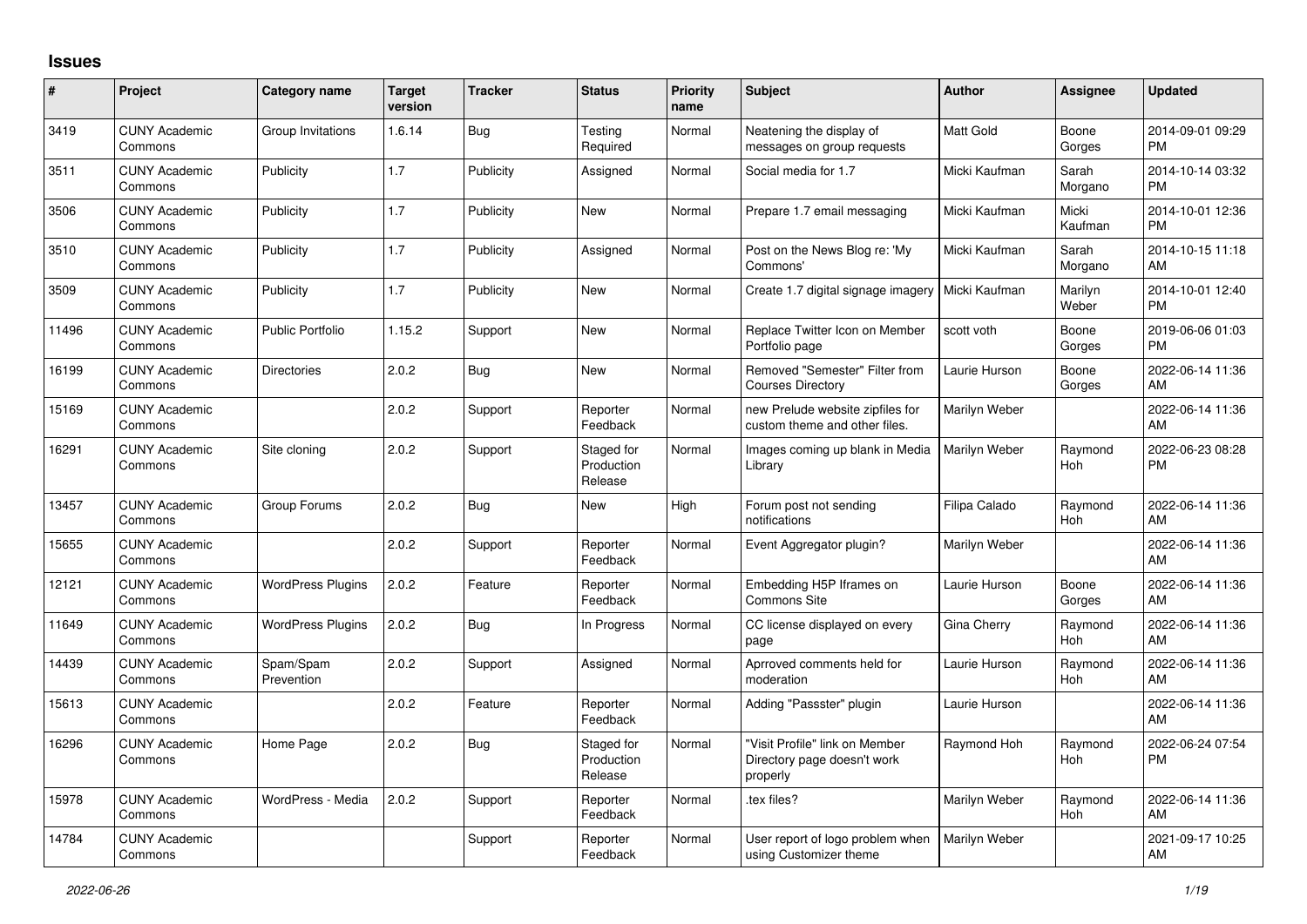| #     | Project                         | Category name    | <b>Target</b><br>version | <b>Tracker</b> | <b>Status</b>        | Priority<br>name | <b>Subject</b>                                                         | <b>Author</b>           | <b>Assignee</b>       | <b>Updated</b>                |
|-------|---------------------------------|------------------|--------------------------|----------------|----------------------|------------------|------------------------------------------------------------------------|-------------------------|-----------------------|-------------------------------|
| 2576  | <b>NYCDH Community</b><br>Site  |                  |                          | Bug            | Hold                 | Low              | Test Next Button in Javascript<br><b>Tutorial Under Activities</b>     | <b>Mark Newton</b>      | Alex Gil              | 2013-05-18 02:55<br><b>PM</b> |
| 16177 | <b>CUNY Academic</b><br>Commons | Reply By Email   |                          | <b>Bug</b>     | <b>New</b>           | Normal           | Switch to Inbound mode for RBE                                         | Raymond Hoh             | Raymond<br><b>Hoh</b> | 2022-05-30 04:32<br>PM        |
| 14908 | <b>CUNY Academic</b><br>Commons | Performance      |                          | Bug            | <b>New</b>           | Normal           | Stale object cache on cdev                                             | Raymond Hoh             | Boone<br>Gorges       | 2021-12-07 09:45<br>AM        |
| 15767 | <b>CUNY Academic</b><br>Commons | WordPress (misc) |                          | Support        | <b>New</b>           | Normal           | Site loading slowly                                                    | scott voth              | Boone<br>Gorges       | 2022-04-04 08:56<br><b>PM</b> |
| 16245 | <b>CUNY Academic</b><br>Commons | WordPress (misc) |                          | Bug            | Reporter<br>Feedback | Normal           | Save Button missing on<br>WordPress Profile page                       | scott voth              | Raymond<br><b>Hoh</b> | 2022-06-16 03:09<br><b>PM</b> |
| 16099 | <b>CUNY Academic</b><br>Commons |                  |                          | Support        | Reporter<br>Feedback | Normal           | request for Newsletter Glue                                            | Marilyn Weber           |                       | 2022-05-13 12:14<br><b>PM</b> |
| 16110 | <b>CUNY Academic</b><br>Commons |                  |                          | Support        | Reporter<br>Feedback | Normal           | remove Creative Commons<br>license from pages?                         | Marilyn Weber           | Raymond<br><b>Hoh</b> | 2022-05-17 06:11<br><b>PM</b> |
| 15685 | <b>CUNY Academic</b><br>Commons |                  |                          | Support        | New                  | High             | problem with chrome?                                                   | Marilyn Weber           |                       | 2022-04-25 03:40<br><b>PM</b> |
| 15045 | <b>CUNY Academic</b><br>Commons |                  |                          | Support        | <b>New</b>           | Normal           | no result for KCeL in the search<br>box on the commons                 | Marilyn Weber           |                       | 2021-12-10 11:29<br>AM        |
| 16255 | <b>CUNY Academic</b><br>Commons | WordPress (misc) |                          | Bug            | <b>New</b>           | Normal           | Need to define 'MULTISITE'<br>constant in wp-config.php                | Raymond Hoh             |                       | 2022-06-19 09:31<br>AM        |
| 11968 | JustPublics@365<br>MediaCamp    |                  |                          | Feature        | <b>New</b>           | Normal           | Nanoscience Retractable Display<br>Unit                                | Donald Cherry           | Bonnie<br>Eissner     | 2021-02-19 08:50<br>AM        |
| 8992  | <b>NYCDH Community</b><br>Site  |                  |                          | Bug            | Assigned             | Normal           | Multiple RBE error reports                                             | Matt Gold               | Raymond<br>Hoh        | 2017-12-11 05:43<br><b>PM</b> |
| 15757 | <b>CUNY Academic</b><br>Commons |                  |                          | <b>Bug</b>     | <b>New</b>           | Normal           | Members # do not match                                                 | Laurie Hurson           |                       | 2022-03-30 04:52<br><b>PM</b> |
| 2618  | <b>NYCDH Community</b><br>Site  |                  |                          | Bug            | Assigned             | Low              | Mark blogs as spam when created   Matt Gold<br>by users marked as spam |                         | Boone<br>Gorges       | 2013-06-09 11:38<br><b>PM</b> |
| 2577  | <b>NYCDH Community</b><br>Site  |                  |                          | Feature        | Assigned             | Low              | Investigate Potential to Add Links<br>to the Forum                     | <b>Mark Newton</b>      | Alex Gil              | 2013-05-16 09:40<br><b>PM</b> |
| 14792 | <b>CUNY Academic</b><br>Commons |                  |                          | Bug            | <b>New</b>           | Normal           | Inconsistent email notifications<br>from gravity forms                 | Raffi<br>Khatchadourian |                       | 2021-10-04 01:50<br><b>PM</b> |
| 15565 | <b>CUNY Academic</b><br>Commons |                  |                          | Support        | <b>New</b>           | Normal           | Events - send updates to an email<br>listserv                          | <b>Marilyn Weber</b>    |                       | 2022-03-10 01:06<br><b>PM</b> |
| 14940 | <b>CUNY Academic</b><br>Commons |                  |                          | <b>Bug</b>     | <b>New</b>           | Normal           | Discrepancy between Commons<br>profile "sites" and actual # of sites   | Laurie Hurson           |                       | 2021-11-08 11:09<br>AM        |
| 15260 | <b>CUNY Academic</b><br>Commons |                  |                          | Support        | Reporter<br>Feedback | Normal           | Diacritical markings   European<br><b>Stages</b>                       | Marilyn Weber           |                       | 2022-02-04 08:16<br>AM        |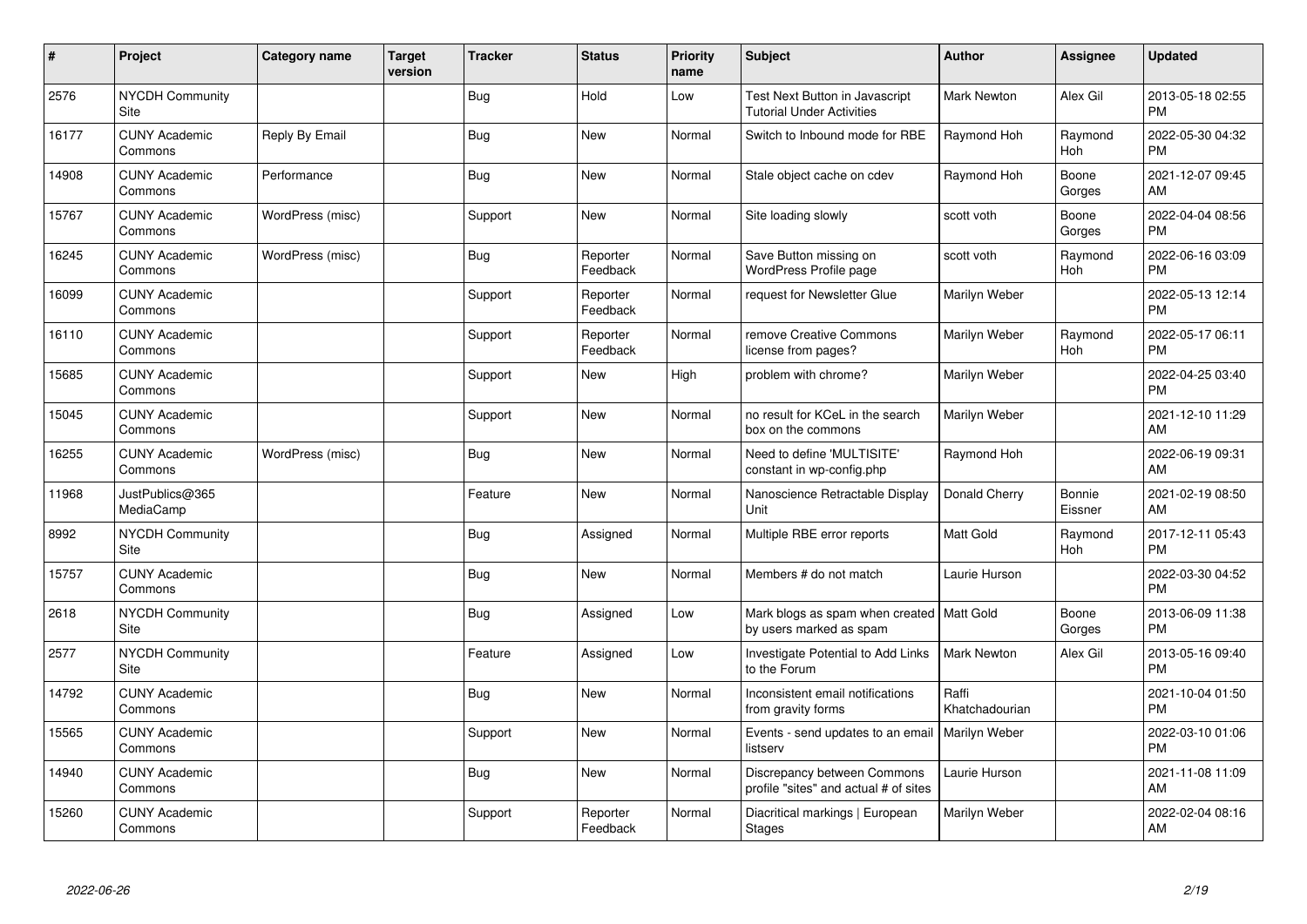| #     | Project                                                                 | <b>Category name</b>           | Target<br>version | Tracker   | <b>Status</b>        | <b>Priority</b><br>name | <b>Subject</b>                                                               | <b>Author</b>           | Assignee              | <b>Updated</b>                |
|-------|-------------------------------------------------------------------------|--------------------------------|-------------------|-----------|----------------------|-------------------------|------------------------------------------------------------------------------|-------------------------|-----------------------|-------------------------------|
| 12062 | AD/O365 Transition<br>from NonMatric to<br><b>Matriculated Students</b> |                                |                   | Feature   | In Progress          | Normal                  | create solution and console<br>project                                       | Emilio Rodriguez        | Emilio<br>Rodriguez   | 2019-11-12 03:56<br>РM        |
| 14936 | <b>CUNY Academic</b><br>Commons                                         |                                |                   | Bug       | <b>New</b>           | Normal                  | Commons websites blocked by<br>SPS campus network                            | Laurie Hurson           |                       | 2021-11-03 03:57<br><b>PM</b> |
| 15516 | <b>CUNY Academic</b><br>Commons                                         | <b>WordPress Plugins</b>       |                   | Bug       | Reporter<br>Feedback | Normal                  | Can't publish or save draft of post<br>on wordpress.com                      | Raffi<br>Khatchadourian | Raymond<br>Hoh        | 2022-03-02 05:52<br><b>PM</b> |
| 16294 | <b>CUNY Academic</b><br>Commons                                         |                                |                   | Bug       | New                  | Urgent                  | CAC is down                                                                  | Raffi<br>Khatchadourian |                       | 2022-06-24 02:36<br><b>PM</b> |
| 15370 | <b>CUNY Academic</b><br>Commons                                         |                                |                   | Support   | Reporter<br>Feedback | Normal                  | All-in-One Event Calendar?                                                   | Marilyn Weber           |                       | 2022-02-17 11:03<br>AM        |
| 2574  | <b>NYCDH Community</b><br>Site                                          |                                |                   | Feature   | Assigned             | Normal                  | Add Way to Upload Files to<br>Groups                                         | <b>Mark Newton</b>      | Raymond<br>Hoh        | 2013-05-18 07:46<br><b>PM</b> |
| 16290 | <b>CUNY Academic</b><br>Commons                                         |                                |                   | Feature   | Reporter<br>Feedback | Normal                  | Add Table Of Contents Block<br>plug-in                                       | Raffi<br>Khatchadourian |                       | 2022-06-24 10:26<br>AM        |
| 2571  | <b>NYCDH Community</b><br>Site                                          |                                |                   | Feature   | Assigned             | Normal                  | Add Google custom search box to<br>homepage                                  | <b>Mark Newton</b>      | Raymond<br>Hoh        | 2013-05-18 07:49<br><b>PM</b> |
| 2573  | NYCDH Community<br>Site                                                 |                                |                   | Feature   | Reporter<br>Feedback | Normal                  | Add dh_nyc twitter list feed to site                                         | <b>Mark Newton</b>      | Matt Gold             | 2013-05-16 11:42<br><b>PM</b> |
| 15883 | <b>CUNY Academic</b><br>Commons                                         |                                | 2.1.0             | Feature   | New                  | Normal                  | Release BPGES update                                                         | <b>Boone Gorges</b>     | Boone<br>Gorges       | 2022-05-26 10:39<br>AM        |
| 15194 | <b>CUNY Academic</b><br>Commons                                         | Internal Tools and<br>Workflow | 2.1.0             | Feature   | New                  | Normal                  | PHPCS sniff for un-restored<br>switch_to_blog() calls                        | <b>Boone Gorges</b>     | Jeremy Felt           | 2022-05-26 10:45<br>AM        |
| 13891 | <b>CUNY Academic</b><br>Commons                                         | Internal Tools and<br>Workflow | 2.1.0             | Feature   | <b>New</b>           | Normal                  | Migrate automated linting to<br>GitHub Actions                               | Boone Gorges            | Jeremy Felt           | 2022-05-26 10:45<br>AM        |
| 13946 | <b>CUNY Academic</b><br>Commons                                         | <b>WordPress Plugins</b>       | 2.1.0             | Support   | Assigned             | Normal                  | Custom Embed handler For<br>OneDrive files                                   | scott voth              | Raymond<br><b>Hoh</b> | 2022-05-26 10:46<br>AM        |
| 10439 | <b>CUNY Academic</b><br>Commons                                         | Design                         | 2.1.0             | Design/UX | New                  | Normal                  | Create Style Guide for Commons                                               | Sonja Leix              | Sara Cannon           | 2022-06-23 06:20<br><b>PM</b> |
| 5234  | <b>CUNY Academic</b><br>Commons                                         | Membership                     | Future<br>release | Feature   | Assigned             | Normal                  | Write Unconfirmed patch for WP                                               | <b>Boone Gorges</b>     | Boone<br>Gorges       | 2016-10-24 11:18<br>AM        |
| 3691  | <b>CUNY Academic</b><br>Commons                                         | <b>WordPress Plugins</b>       | Future<br>release | Bug       | New                  | Normal                  | <b>WPMU Domain Mapping</b><br>Debugging on cdev                              | Raymond Hoh             | <b>Matt Gold</b>      | 2014-12-12 09:04<br>AM        |
| 1192  | <b>CUNY Academic</b><br>Commons                                         | <b>Group Files</b>             | Future<br>release | Feature   | Assigned             | Low                     | When posting group files, allow<br>users to add a category without<br>saving | Matt Gold               | Raymond<br>Hoh        | 2015-11-09 05:53<br>PM        |
| 10368 | <b>CUNY Academic</b><br>Commons                                         |                                | Future<br>release | Feature   | Assigned             | Normal                  | Use ORCID data to populate<br>academic profile page                          | Stephen Francoeur       | Boone<br>Gorges       | 2018-09-25 01:53<br>PM        |
| 1460  | <b>CUNY Academic</b><br>Commons                                         | Analytics                      | Future<br>release | Feature   | Assigned             | Normal                  | Update System Report                                                         | <b>Brian Foote</b>      | Boone<br>Gorges       | 2015-11-09 06:13<br>PM        |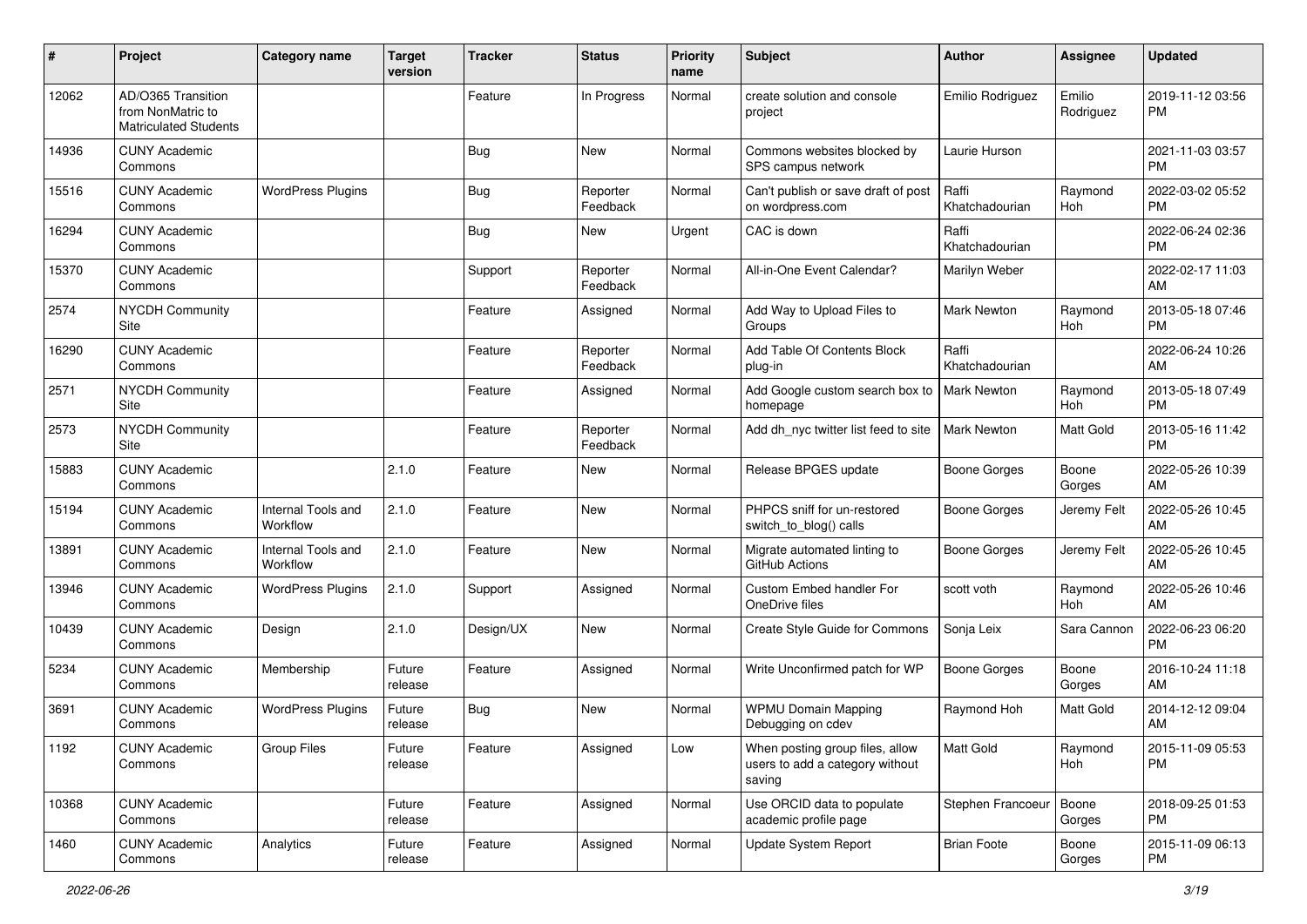| #     | Project                         | <b>Category name</b>     | <b>Target</b><br>version | <b>Tracker</b> | <b>Status</b>        | <b>Priority</b><br>name | <b>Subject</b>                                                                                               | <b>Author</b>       | <b>Assignee</b>     | <b>Updated</b>                |
|-------|---------------------------------|--------------------------|--------------------------|----------------|----------------------|-------------------------|--------------------------------------------------------------------------------------------------------------|---------------------|---------------------|-------------------------------|
| 9926  | <b>CUNY Academic</b><br>Commons | <b>WordPress Plugins</b> | Future<br>release        | <b>Bug</b>     | <b>New</b>           | Normal                  | twitter-mentions-as-comments<br>cron jobs can run long                                                       | <b>Boone Gorges</b> | Boone<br>Gorges     | 2018-10-24 12:34<br><b>PM</b> |
| 11843 | <b>CUNY Academic</b><br>Commons | WordPress (misc)         | Future<br>release        | Design/UX      | <b>New</b>           | Normal                  | <b>Tweaking the Gutenberg Editor</b><br>Interface                                                            | Laurie Hurson       |                     | 2022-04-26 12:00<br><b>PM</b> |
| 12446 | <b>CUNY Academic</b><br>Commons | Groups (misc)            | Future<br>release        | Feature        | Reporter<br>Feedback | Normal                  | Toggle default site to group forum<br>posting                                                                | Laurie Hurson       | Laurie Hurson       | 2020-03-10 11:57<br>AM        |
| 519   | <b>CUNY Academic</b><br>Commons | <b>BuddyPress Docs</b>   | Future<br>release        | Feature        | Assigned             | Low                     | TOC for individual docs - for new<br>BP "wiki-like" plugin                                                   | scott voth          | Boone<br>Gorges     | 2015-11-09 05:54<br><b>PM</b> |
| 8211  | <b>CUNY Academic</b><br>Commons | <b>WordPress Themes</b>  | Future<br>release        | Feature        | <b>New</b>           | Normal                  | Theme Suggestions: Material<br>Design-Inspired Themes                                                        | Margaret Galvan     | Margaret<br>Galvan  | 2017-08-07 02:48<br><b>PM</b> |
| 8901  | <b>CUNY Academic</b><br>Commons | Accessibility            | Future<br>release        | Feature        | Assigned             | Normal                  | Theme analysis for accessibility                                                                             | <b>Matt Gold</b>    | Boone<br>Gorges     | 2022-04-26 11:59<br>AM        |
| 9720  | <b>CUNY Academic</b><br>Commons | Authentication           | Future<br>release        | Feature        | New                  | Normal                  | The Commons should be an<br>oAuth provider                                                                   | <b>Boone Gorges</b> |                     | 2019-03-01 02:04<br><b>PM</b> |
| 9028  | <b>CUNY Academic</b><br>Commons | Onboarding               | Future<br>release        | Feature        | Assigned             | Normal                  | suggest groups to new members<br>during the registration process                                             | Matt Gold           | Chris Stein         | 2018-10-24 12:34<br><b>PM</b> |
| 11024 | <b>CUNY Academic</b><br>Commons | WordPress (misc)         | Future<br>release        | Bug            | New                  | Normal                  | Subsites should not show "you<br>should update your .htaccess<br>now" notice after permalink<br>setting save | Boone Gorges        |                     | 2019-01-28 01:35<br><b>PM</b> |
| 860   | <b>CUNY Academic</b><br>Commons | Design                   | Future<br>release        | Design/UX      | Assigned             | Normal                  | <b>Standardize Button Treatment</b><br><b>Across the Commons</b>                                             | Chris Stein         | Chris Stein         | 2014-05-01 09:45<br>AM        |
| 1744  | <b>CUNY Academic</b><br>Commons | <b>BuddyPress Docs</b>   | Future<br>release        | Feature        | Assigned             | Normal                  | Spreadsheet-style Docs                                                                                       | <b>Boone Gorges</b> | Boone<br>Gorges     | 2015-11-09 06:13<br><b>PM</b> |
| 7663  | <b>CUNY Academic</b><br>Commons | Social Paper             | Future<br>release        | Bug            | <b>New</b>           | Normal                  | Social Paper notifications not<br>formatted correctly on secondary<br>sites                                  | <b>Boone Gorges</b> | Boone<br>Gorges     | 2018-04-16 03:52<br><b>PM</b> |
| 5205  | <b>CUNY Academic</b><br>Commons | Social Paper             | Future<br>release        | Feature        | New                  | Normal                  | Social Paper folders                                                                                         | Marilyn Weber       |                     | 2016-02-11 10:24<br><b>PM</b> |
| 7981  | <b>CUNY Academic</b><br>Commons | Social Paper             | Future<br>release        | Bug            | <b>New</b>           | Normal                  | Social Paper comments should<br>not go to spam                                                               | Luke Waltzer        | Boone<br>Gorges     | 2018-04-16 03:52<br><b>PM</b> |
| 7022  | <b>CUNY Academic</b><br>Commons | Announcements            | Future<br>release        | Bug            | <b>New</b>           | Normal                  | Sitewide announcements should<br>be displayed on, and dismissable<br>from, mapped domains                    | Boone Gorges        | Boone<br>Gorges     | 2018-03-22 10:18<br>AM        |
| 4661  | <b>CUNY Academic</b><br>Commons | User Experience          | Future<br>release        | <b>Bug</b>     | Assigned             | Normal                  | Simplify Events text                                                                                         | Matt Gold           | Samantha<br>Raddatz | 2015-10-02 09:06<br>PM        |
| 1423  | <b>CUNY Academic</b><br>Commons | BuddyPress (misc)        | Future<br>release        | Feature        | Assigned             | Low                     | Show an avatar for pingback<br>comment activity items                                                        | <b>Boone Gorges</b> | <b>Tahir Butt</b>   | 2016-10-24 12:03<br>PM        |
| 6356  | <b>CUNY Academic</b><br>Commons | <b>WordPress Plugins</b> | Future<br>release        | Bug            | Reporter<br>Feedback | Low                     | Should Subscribe2 be<br>deprecated?                                                                          | Luke Waltzer        |                     | 2017-03-20 12:20<br>PM        |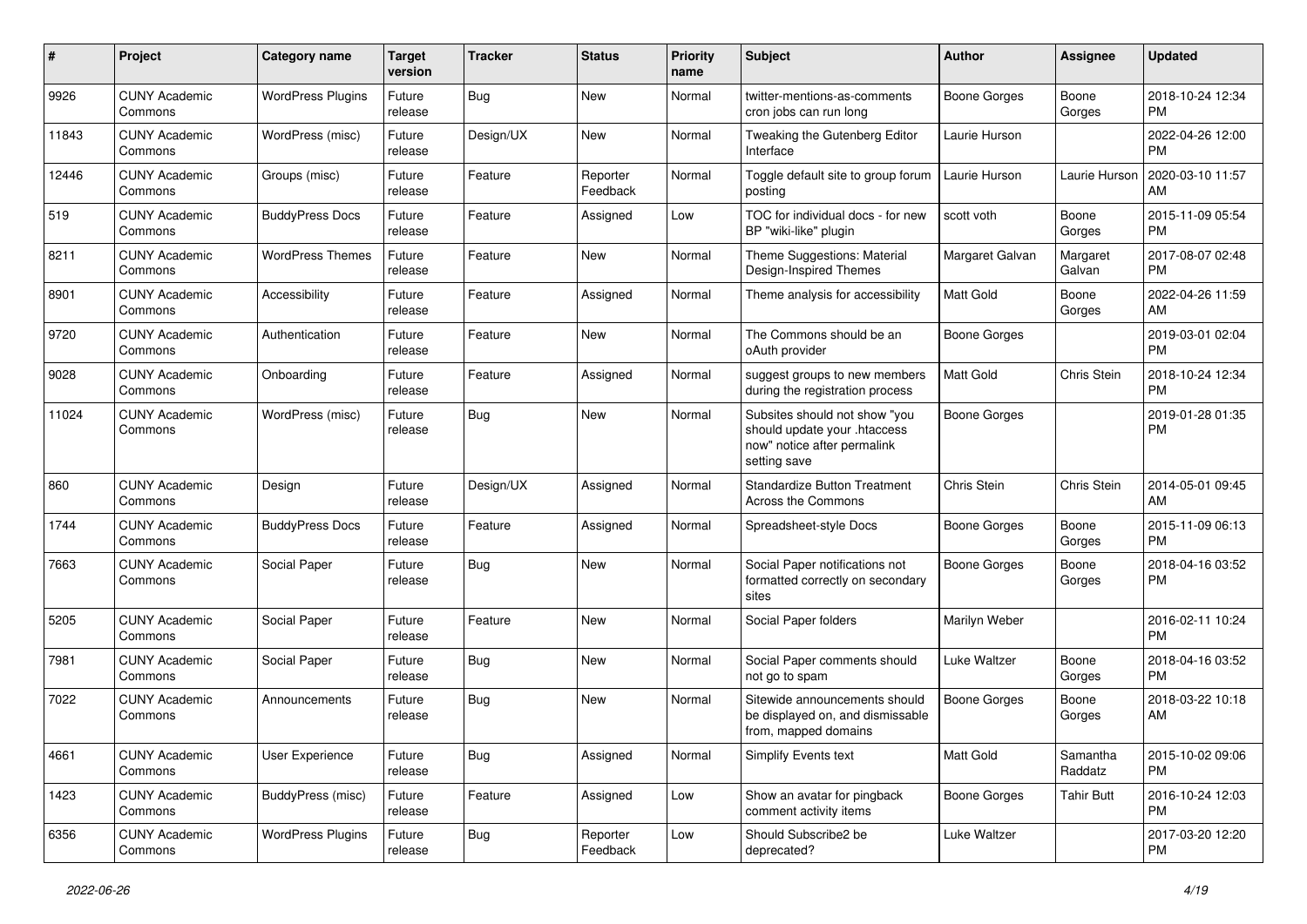| #     | Project                         | <b>Category name</b>       | <b>Target</b><br>version | <b>Tracker</b> | <b>Status</b>        | <b>Priority</b><br>name | Subject                                                                    | Author                  | Assignee            | <b>Updated</b>                |
|-------|---------------------------------|----------------------------|--------------------------|----------------|----------------------|-------------------------|----------------------------------------------------------------------------|-------------------------|---------------------|-------------------------------|
| 1508  | <b>CUNY Academic</b><br>Commons | WordPress (misc)           | Future<br>release        | Feature        | Assigned             | Normal                  | Share login cookies across<br>mapped domains                               | <b>Boone Gorges</b>     | Boone<br>Gorges     | 2012-07-02 12:12<br><b>PM</b> |
| 5052  | <b>CUNY Academic</b><br>Commons | Social Paper               | Future<br>release        | Feature        | <b>New</b>           | Low                     | Sentence by sentence or line by<br>line comments (SP suggestion #3)        | Marilyn Weber           | Boone<br>Gorges     | 2016-02-11 10:24<br><b>PM</b> |
| 5053  | <b>CUNY Academic</b><br>Commons | Social Paper               | Future<br>release        | Feature        | <b>New</b>           | Low                     | Scrollable menu to add readers<br>(SP suggestion #4)                       | Marilyn Weber           | Samantha<br>Raddatz | 2016-04-21 05:21<br><b>PM</b> |
| 3759  | <b>CUNY Academic</b><br>Commons | WordPress (misc)           | Future<br>release        | Feature        | Assigned             | Normal                  | Review Interface for Adding Users<br>to Blogs                              | <b>Matt Gold</b>        | Boone<br>Gorges     | 2015-03-24 05:52<br><b>PM</b> |
| 15604 | <b>CUNY Academic</b><br>Commons | <b>Email Notifications</b> | Future<br>release        | Feature        | Assigned             | Normal                  | Restructure Commons Group<br><b>Digest Email Messages</b>                  | <b>Matt Gold</b>        | Boone<br>Gorges     | 2022-05-26 10:45<br>AM        |
| 2610  | <b>CUNY Academic</b><br>Commons | Group Invitations          | Future<br>release        | Feature        | Assigned             | Low                     | Request: Custom invitation<br>message to group invites                     | local admin             | Boone<br>Gorges     | 2015-11-09 06:13<br><b>PM</b> |
| 3475  | <b>CUNY Academic</b><br>Commons | Events                     | Future<br>release        | Feature        | Assigned             | Normal                  | Request to add plugin to<br>streamline room<br>booking/appointment booking | Naomi Barrettara        | Boone<br>Gorges     | 2014-12-01 05:14<br><b>PM</b> |
| 5282  | <b>CUNY Academic</b><br>Commons | Social Paper               | Future<br>release        | Bug            | New                  | Normal                  | Replying via email directs to<br>paper but not individual comment.         | Marilyn Weber           | Raymond<br>Hoh      | 2016-03-02 01:48<br><b>PM</b> |
| 3577  | <b>CUNY Academic</b><br>Commons | My Commons                 | Future<br>release        | Design/UX      | Assigned             | Normal                  | Replies to items in My Commons                                             | Matt Gold               | Raymond<br>Hoh      | 2015-04-09 05:19<br><b>PM</b> |
| 1105  | <b>CUNY Academic</b><br>Commons | WordPress (misc)           | Future<br>release        | Feature        | Assigned             | Normal                  | Rephrase Blog Privacy Options                                              | Matt Gold               | Samantha<br>Raddatz | 2015-11-09 06:19<br><b>PM</b> |
| 4388  | <b>CUNY Academic</b><br>Commons | WordPress (misc)           | Future<br>release        | Bug            | Assigned             | Normal                  | Repeated request for<br>authentication.                                    | Alice.Lynn<br>McMichael | Raymond<br>Hoh      | 2015-08-11 07:35<br><b>PM</b> |
| 5826  | <b>CUNY Academic</b><br>Commons | <b>WordPress Plugins</b>   | Future<br>release        | Support        | Reporter<br>Feedback | Normal                  | <b>Remove Subscription Options</b><br>plugin from directory                | Sarah Morgano           | Sarah<br>Morgano    | 2016-10-21 04:14<br>PM        |
| 10380 | <b>CUNY Academic</b><br>Commons | WordPress (misc)           | Future<br>release        | Feature        | In Progress          | Normal                  | Remove blacklisted plugins                                                 | <b>Boone Gorges</b>     |                     | 2022-04-26 12:00<br><b>PM</b> |
| 1888  | <b>CUNY Academic</b><br>Commons | Home Page                  | Future<br>release        | Feature        | Assigned             | Normal                  | Refactor BP MPO Activity Filter to<br>support proper pagination            | Sarah Morgano           | Boone<br>Gorges     | 2014-05-01 07:11<br><b>PM</b> |
| 2881  | <b>CUNY Academic</b><br>Commons | <b>Public Portfolio</b>    | Future<br>release        | Feature        | Assigned             | Normal                  | Redesign the UX for Profiles                                               | Chris Stein             | Chris Stein         | 2016-10-13 12:45<br><b>PM</b> |
| 8836  | <b>CUNY Academic</b><br>Commons | Blogs (BuddyPress)         | Future<br>release        | Feature        | Assigned             | Normal                  | Redesign site launch process                                               | Matt Gold               | Boone<br>Gorges     | 2019-10-03 02:49<br>PM        |
| 653   | <b>CUNY Academic</b><br>Commons | Group Blogs                | Future<br>release        | Feature        | Assigned             | Normal                  | Redesign Integration of Groups<br>and Blogs                                | Matt Gold               | Samantha<br>Raddatz | 2015-11-09 05:40<br><b>PM</b> |
| 658   | <b>CUNY Academic</b><br>Commons | <b>WordPress Plugins</b>   | Future<br>release        | Feature        | Assigned             | Normal                  | Rebulid Sitewide Tag Suggestion                                            | <b>Matt Gold</b>        | Boone<br>Gorges     | 2015-01-05 08:47<br><b>PM</b> |
| 5316  | <b>CUNY Academic</b><br>Commons | User Experience            | Future<br>release        | Feature        | Assigned             | Normal                  | Prompt user email address<br>updates                                       | Matt Gold               | Stephen Real        | 2016-12-21 03:30<br>PM        |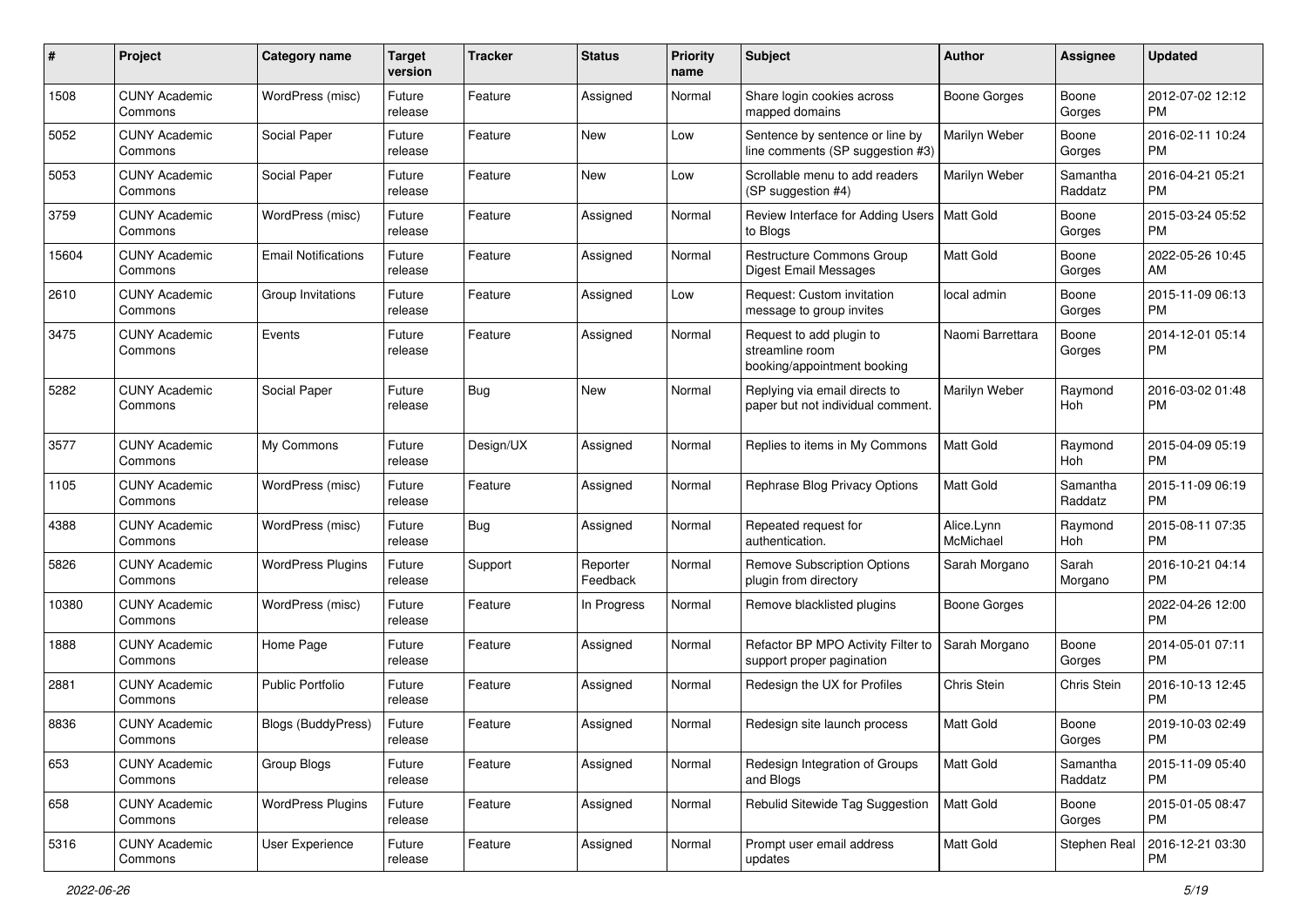| $\#$  | Project                         | <b>Category name</b>        | <b>Target</b><br>version | <b>Tracker</b> | <b>Status</b>        | <b>Priority</b><br>name | <b>Subject</b>                                                   | Author              | <b>Assignee</b>       | <b>Updated</b>                |
|-------|---------------------------------|-----------------------------|--------------------------|----------------|----------------------|-------------------------|------------------------------------------------------------------|---------------------|-----------------------|-------------------------------|
| 4622  | <b>CUNY Academic</b><br>Commons | <b>Public Portfolio</b>     | Future<br>release        | Design/UX      | <b>New</b>           | Normal                  | <b>Profile Visibility Settings</b>                               | Samantha Raddatz    | Samantha<br>Raddatz   | 2015-09-21 12:18<br><b>PM</b> |
| 2325  | <b>CUNY Academic</b><br>Commons | BuddyPress (misc)           | Future<br>release        | Feature        | Assigned             | Low                     | Profile should have separate<br>fields for first/last names      | local admin         | Boone<br>Gorges       | 2015-11-09 06:09<br><b>PM</b> |
| 10580 | <b>CUNY Academic</b><br>Commons | Information<br>Architecture | Future<br>release        | Design/UX      | <b>New</b>           | Normal                  | Primary nav item review                                          | Boone Gorges        | Sara Cannon           | 2021-11-19 12:37<br><b>PM</b> |
| 3090  | <b>CUNY Academic</b><br>Commons | Twitter page                | Future<br>release        | Feature        | Assigned             | Normal                  | Prevent Retweets from showing<br>up on Commons twitter page      | Matt Gold           | <b>Tahir Butt</b>     | 2016-10-24 11:31<br>AM        |
| 10659 | <b>CUNY Academic</b><br>Commons | Group Forums                | Future<br>release        | Feature        | Assigned             | Normal                  | Post to multiple groups via email                                | <b>Matt Gold</b>    | Raymond<br><b>Hoh</b> | 2018-11-15 12:54<br>AM        |
| 11788 | <b>CUNY Academic</b><br>Commons | <b>WordPress Plugins</b>    | Future<br>release        | Support        | Reporter<br>Feedback | Normal                  | Plugin Request - Browse Aloud                                    | scott voth          |                       | 2019-09-24 08:42<br>AM        |
| 1562  | <b>CUNY Academic</b><br>Commons | <b>WordPress Plugins</b>    | Future<br>release        | Feature        | Assigned             | Low                     | Play with NYT Collaborative<br><b>Authoring Tool</b>             | <b>Matt Gold</b>    | Boone<br>Gorges       | 2015-01-05 08:47<br><b>PM</b> |
| 11971 | <b>CUNY Academic</b><br>Commons | <b>Email Notifications</b>  | Future<br>release        | Bug            | Reporter<br>Feedback | Low                     | Pictures obscured in emailed post<br>notifications               | Marilyn Weber       | Raymond<br>Hoh        | 2019-11-21 01:14<br><b>PM</b> |
| 3002  | <b>CUNY Academic</b><br>Commons | Search                      | Future<br>release        | Feature        | Assigned             | Normal                  | Overhaul CAC search by using<br>external search appliance        | <b>Boone Gorges</b> | Boone<br>Gorges       | 2020-07-15 03:05<br><b>PM</b> |
| 10354 | <b>CUNY Academic</b><br>Commons | <b>Public Portfolio</b>     | Future<br>release        | Feature        | <b>New</b>           | Normal                  | Opt out of Having a Profile Page                                 | scott voth          | Chris Stein           | 2020-05-12 10:43<br>AM        |
| 5225  | <b>CUNY Academic</b><br>Commons | Registration                | Future<br>release        | Feature        | Assigned             | Normal                  | On-boarding Issues                                               | Luke Waltzer        | Samantha<br>Raddatz   | 2016-02-12 02:58<br><b>PM</b> |
| 4535  | <b>CUNY Academic</b><br>Commons | My Commons                  | Future<br>release        | <b>Bug</b>     | <b>New</b>           | Low                     | My Commons filter issue                                          | scott voth          | Raymond<br>Hoh        | 2015-09-01 11:17<br>AM        |
| 3517  | <b>CUNY Academic</b><br>Commons | My Commons                  | Future<br>release        | Feature        | Assigned             | Normal                  | Mute/Unmute My Commons<br>updates                                | <b>Matt Gold</b>    | Raymond<br>Hoh        | 2015-11-09 01:19<br><b>PM</b> |
| 3580  | <b>CUNY Academic</b><br>Commons | Group Blogs                 | Future<br>release        | Feature        | <b>New</b>           | Normal                  | Multiple blogs per group                                         | Boone Gorges        | Boone<br>Gorges       | 2018-02-20 02:02<br><b>PM</b> |
| 11392 | <b>CUNY Academic</b><br>Commons |                             | Future<br>release        | <b>Bug</b>     | <b>New</b>           | Normal                  | Migrate users away from<br><b>StatPress</b>                      | <b>Boone Gorges</b> |                       | 2019-04-23 03:53<br><b>PM</b> |
| 585   | <b>CUNY Academic</b><br>Commons | Group Forums                | Future<br>release        | Feature        | Assigned             | Normal                  | Merge Forum Topics                                               | Sarah Morgano       | Boone<br>Gorges       | 2011-07-06 04:11<br><b>PM</b> |
| 1983  | <b>CUNY Academic</b><br>Commons | Home Page                   | Future<br>release        | Feature        | Assigned             | Low                     | Media Library integration with<br>Featured Content plugin        | Boone Gorges        | Dominic<br>Giglio     | 2014-03-17 10:34<br>AM        |
| 14496 | <b>CUNY Academic</b><br>Commons | Domain Mapping              | Future<br>release        | Bug            | <b>New</b>           | Normal                  | Mapped domain SSO uses<br>third-party cookies                    | Raymond Hoh         | Raymond<br>Hoh        | 2021-05-24 04:03<br><b>PM</b> |
| 5050  | <b>CUNY Academic</b><br>Commons | Social Paper                | Future<br>release        | Feature        | <b>New</b>           | Low                     | Making comments visible in SP<br>editing mode (SP suggestion #1) | Marilyn Weber       | Samantha<br>Raddatz   | 2019-09-17 11:10<br>PM        |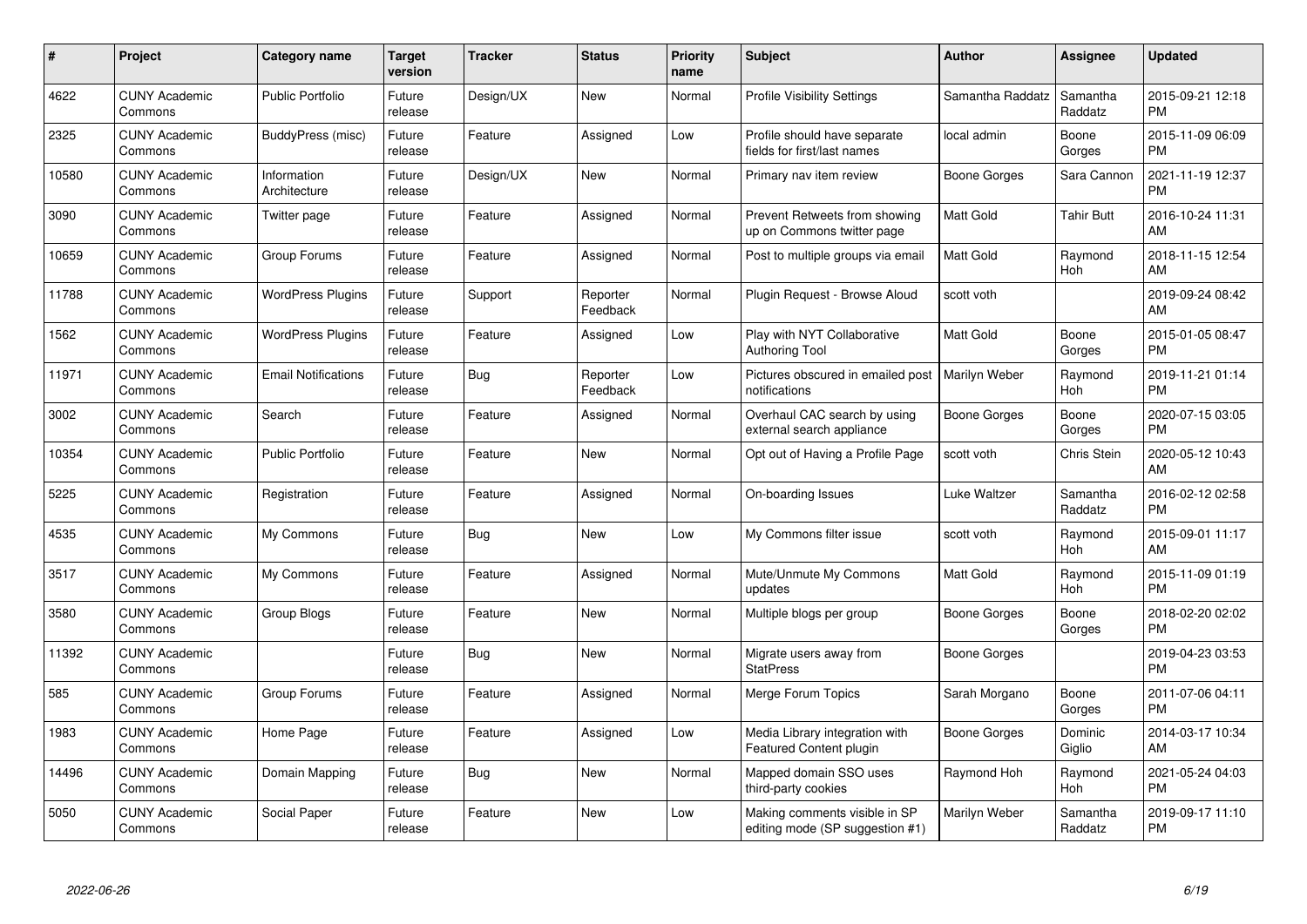| #     | <b>Project</b>                  | Category name            | Target<br>version | <b>Tracker</b> | <b>Status</b>        | <b>Priority</b><br>name | <b>Subject</b>                                                                      | <b>Author</b>       | Assignee            | <b>Updated</b>                |
|-------|---------------------------------|--------------------------|-------------------|----------------|----------------------|-------------------------|-------------------------------------------------------------------------------------|---------------------|---------------------|-------------------------------|
| 58    | <b>CUNY Academic</b><br>Commons | BuddyPress (misc)        | Future<br>release | Feature        | Assigned             | Low                     | Make member search sortable by<br>last name                                         | Roberta Brody       | Boone<br>Gorges     | 2010-08-26 02:38<br><b>PM</b> |
| 7115  | <b>CUNY Academic</b><br>Commons | Groups (misc)            | Future<br>release | Feature        | Reporter<br>Feedback | Normal                  | make licensing info clear during<br>group creation                                  | <b>Matt Gold</b>    | Raymond<br>Hoh      | 2020-12-08 11:32<br>AM        |
| 6389  | <b>CUNY Academic</b><br>Commons | <b>BuddyPress Docs</b>   | Future<br>release | Feature        | <b>New</b>           | Low                     | Make Discussion Area Visible<br>When Editing a Doc                                  | Luke Waltzer        | Boone<br>Gorges     | 2016-10-21 04:16<br><b>PM</b> |
| 1422  | <b>CUNY Academic</b><br>Commons | <b>BuddyPress Docs</b>   | Future<br>release | Feature        | Assigned             | Normal                  | Make "created Doc" activity icons<br>non-mini                                       | <b>Boone Gorges</b> | Boone<br>Gorges     | 2015-11-09 05:48<br><b>PM</b> |
| 11531 | <b>CUNY Academic</b><br>Commons | Events                   | Future<br>release | Feature        | New                  | Normal                  | Main Events calendar should<br>include non-public events that<br>user has access to | scott voth          | Boone<br>Gorges     | 2019-06-11 10:00<br>AM        |
| 8900  | <b>CUNY Academic</b><br>Commons | Accessibility            | Future<br>release | Feature        | Assigned             | Normal                  | Look into tools to enforce<br>accessibility in WP environment                       | <b>Matt Gold</b>    | Boone<br>Gorges     | 2022-04-26 11:59<br>AM        |
| 5268  | <b>CUNY Academic</b><br>Commons | Group Forums             | Future<br>release | Bug            | Assigned             | Normal                  | Long-time to post to multiple<br>groups                                             | Luke Waltzer        | Daniel Jones        | 2016-09-07 06:31<br><b>PM</b> |
| 377   | <b>CUNY Academic</b><br>Commons | BuddyPress (misc)        | Future<br>release | Feature        | Assigned             | Normal                  | Like buttons                                                                        | <b>Matt Gold</b>    | Boone<br>Gorges     | 2010-11-16 05:13<br><b>PM</b> |
| 13370 | <b>CUNY Academic</b><br>Commons | Group Library            | Future<br>release | Feature        | New                  | Normal                  | Library bulk deletion and folder<br>editing                                         | Colin McDonald      | Boone<br>Gorges     | 2020-10-13 10:41<br>AM        |
| 13048 | <b>CUNY Academic</b><br>Commons | Shortcodes and<br>embeds | Future<br>release | Feature        | <b>New</b>           | Normal                  | Jupyter Notebooks support                                                           | Boone Gorges        |                     | 2020-07-14 11:46<br>AM        |
| 1456  | <b>CUNY Academic</b><br>Commons | Group Invitations        | Future<br>release | Feature        | Reporter<br>Feedback | Low                     | Invite to Group Button from Profile   Matt Gold<br>Field                            |                     | Samantha<br>Raddatz | 2015-11-09 05:59<br><b>PM</b> |
| 3768  | <b>CUNY Academic</b><br>Commons | <b>Public Portfolio</b>  | Future<br>release | Feature        | Assigned             | Normal                  | Institutions/Past positions on<br>public portfolios                                 | Matt Gold           | Boone<br>Gorges     | 2018-04-23 10:44<br>AM        |
| 9947  | <b>CUNY Academic</b><br>Commons | <b>WordPress Plugins</b> | Future<br>release | Feature        | Reporter<br>Feedback | Normal                  | Install H5P quiz plugin                                                             | Matt Gold           | Boone<br>Gorges     | 2018-09-11 11:01<br>AM        |
| 3536  | <b>CUNY Academic</b><br>Commons | My Commons               | Future<br>release | Feature        | Assigned             | Normal                  | Infinite Scroll on My Commons<br>page                                               | Matt Gold           | Raymond<br>Hoh      | 2015-04-13 04:42<br><b>PM</b> |
| 435   | <b>CUNY Academic</b><br>Commons | BuddyPress (misc)        | Future<br>release | Feature        | Assigned             | Normal                  | Include Avatar Images in Forum<br><b>Post Notification Emails</b>                   | Matt Gold           | Boone<br>Gorges     | 2010-12-08 12:40<br><b>PM</b> |
| 4903  | <b>CUNY Academic</b><br>Commons | Events                   | Future<br>release | Design/UX      | Assigned             | Normal                  | Improving visual appearance of<br>event calendars                                   | <b>Matt Gold</b>    | Boone<br>Gorges     | 2016-10-13 11:51<br>AM        |
| 13358 | <b>CUNY Academic</b><br>Commons | Group Forums             | Future<br>release | Feature        | <b>New</b>           | Normal                  | Improved UI for group forum<br>threading settings                                   | Boone Gorges        | Raymond<br>Hoh      | 2021-11-19 12:27<br><b>PM</b> |
| 11834 | <b>CUNY Academic</b><br>Commons | <b>Group Files</b>       | Future<br>release | Feature        | <b>New</b>           | Normal                  | Improved tools for managing<br>group file folders                                   | Boone Gorges        | Sonja Leix          | 2019-09-06 03:55<br><b>PM</b> |
| 12091 | <b>CUNY Academic</b><br>Commons | <b>Group Files</b>       | Future<br>release | Feature        | <b>New</b>           | Normal                  | Improved pre-upload file<br>validation for bp-group-documents                       | Boone Gorges        | Boone<br>Gorges     | 2019-11-14 01:21<br><b>PM</b> |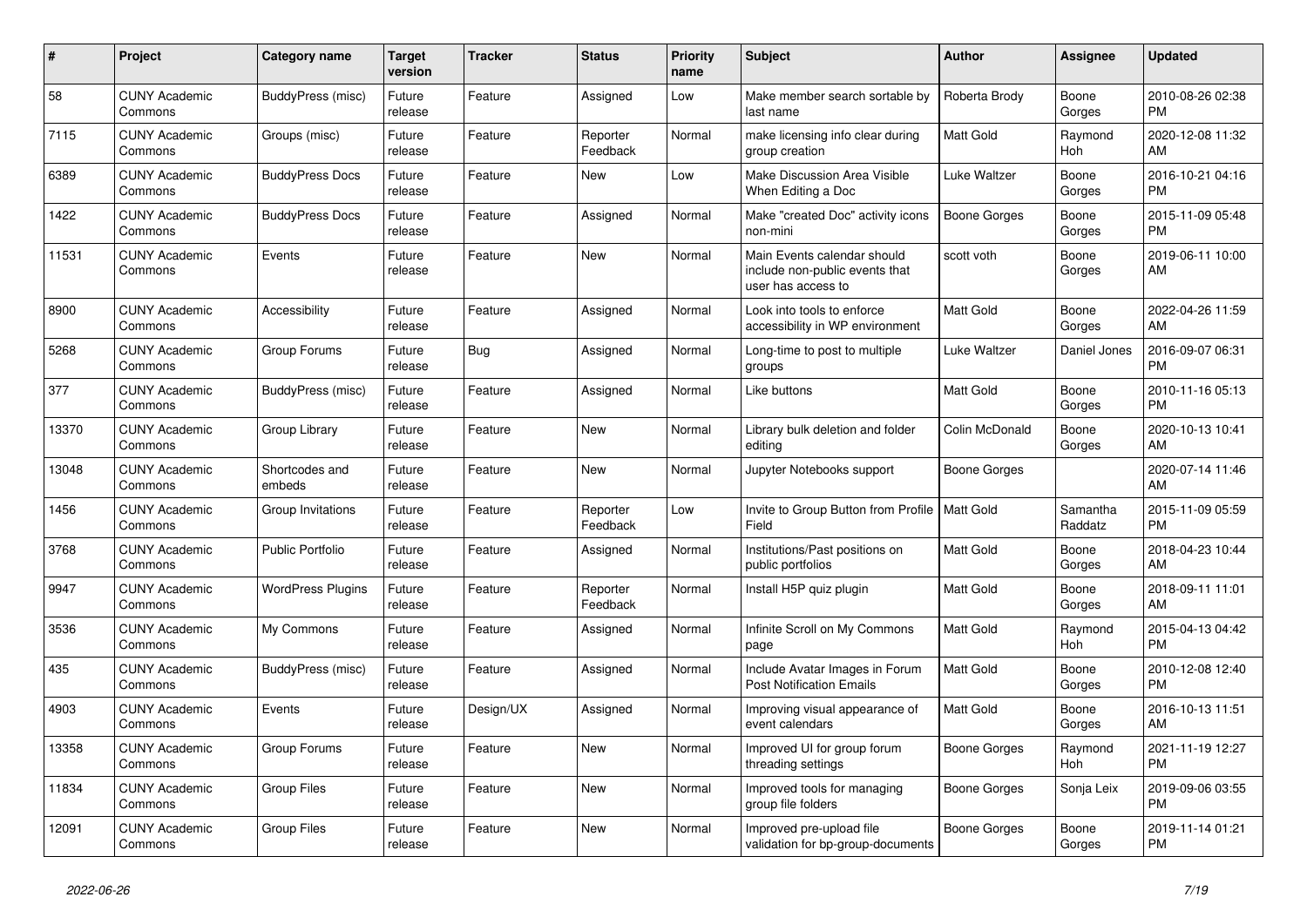| #     | Project                         | <b>Category name</b>       | <b>Target</b><br>version | <b>Tracker</b> | <b>Status</b>        | <b>Priority</b><br>name | <b>Subject</b>                                                                    | Author                  | Assignee            | <b>Updated</b>                |
|-------|---------------------------------|----------------------------|--------------------------|----------------|----------------------|-------------------------|-----------------------------------------------------------------------------------|-------------------------|---------------------|-------------------------------|
| 12042 | <b>CUNY Academic</b><br>Commons | <b>Email Notifications</b> | Future<br>release        | Feature        | <b>New</b>           | Normal                  | Improved error logging for BPGES   Boone Gorges<br>send queue                     |                         | Boone<br>Gorges     | 2021-11-19 12:25<br><b>PM</b> |
| 3770  | <b>CUNY Academic</b><br>Commons | <b>Public Portfolio</b>    | Future<br>release        | Feature        | Assigned             | Normal                  | Improve Layout/Formatting of<br>Positions Area on Public<br><b>Portfolios</b>     | Matt Gold               | Chris Stein         | 2015-04-01 09:17<br><b>PM</b> |
| 2832  | <b>CUNY Academic</b><br>Commons | <b>Public Portfolio</b>    | Future<br>release        | Feature        | Assigned             | Normal                  | Improve interface for (not)<br>auto-linking profile fields                        | <b>Boone Gorges</b>     | Chris Stein         | 2015-01-05 08:52<br><b>PM</b> |
| 3048  | <b>CUNY Academic</b><br>Commons | <b>Public Portfolio</b>    | Future<br>release        | Feature        | New                  | Low                     | Images for rich text profile fields                                               | <b>Boone Gorges</b>     | Boone<br>Gorges     | 2014-02-19 12:56<br><b>PM</b> |
| 11131 | <b>CUNY Academic</b><br>Commons |                            | Future<br>release        | Feature        | Reporter<br>Feedback | Normal                  | Image Annotation Plugins                                                          | Laurie Hurson           |                     | 2019-02-26 11:33<br>AM        |
| 2013  | <b>CUNY Academic</b><br>Commons | <b>Public Portfolio</b>    | Future<br>release        | Feature        | Assigned             | Low                     | Have Profile Privacy Options<br>show up only for filled-in fields                 | <b>Matt Gold</b>        | Boone<br>Gorges     | 2015-11-09 06:09<br><b>PM</b> |
| 370   | <b>CUNY Academic</b><br>Commons | Registration               | Future<br>release        | Feature        | Assigned             | High                    | <b>Guest Accounts</b>                                                             | <b>Matt Gold</b>        | Matt Gold           | 2015-04-09 09:33<br><b>PM</b> |
| 308   | <b>CUNY Academic</b><br>Commons | Registration               | Future<br>release        | Feature        | New                  | Normal                  | Group recommendations for<br>signup process                                       | <b>Boone Gorges</b>     | Samantha<br>Raddatz | 2015-11-09 05:07<br><b>PM</b> |
| 1544  | <b>CUNY Academic</b><br>Commons | Groups (misc)              | Future<br>release        | Feature        | Reporter<br>Feedback | Normal                  | Group Filtering and Sorting                                                       | <b>Matt Gold</b>        | Chris Stein         | 2019-03-01 02:25<br><b>PM</b> |
| 4481  | <b>CUNY Academic</b><br>Commons | Events                     | Future<br>release        | Feature        | New                  | Normal                  | Group admins/mods should have<br>the ability to unlink an event from<br>the group | <b>Boone Gorges</b>     | Boone<br>Gorges     | 2017-04-24 03:53<br><b>PM</b> |
| 8498  | <b>CUNY Academic</b><br>Commons | <b>WordPress Plugins</b>   | Future<br>release        | Feature        | New                  | Low                     | <b>Gravity Forms Email Users</b>                                                  | Raffi<br>Khatchadourian | Matt Gold           | 2017-10-13 12:58<br><b>PM</b> |
| 6014  | <b>CUNY Academic</b><br>Commons | Publicity                  | Future<br>release        | Publicity      | Reporter<br>Feedback | Normal                  | Google search listing                                                             | <b>Matt Gold</b>        | Boone<br>Gorges     | 2016-09-21 03:48<br><b>PM</b> |
| 5397  | <b>CUNY Academic</b><br>Commons | Social Paper               | Future<br>release        | Feature        | <b>New</b>           | Normal                  | frustrating to have to<br>enable/disable in SP                                    | Marilyn Weber           | Samantha<br>Raddatz | 2016-04-20 03:39<br><b>PM</b> |
| 310   | <b>CUNY Academic</b><br>Commons | BuddyPress (misc)          | Future<br>release        | Feature        | Assigned             | Low                     | <b>Friend Request Email</b>                                                       | Matt Gold               | Samantha<br>Raddatz | 2015-11-09 05:08<br><b>PM</b> |
| 3059  | <b>CUNY Academic</b><br>Commons | Group Forums               | Future<br>release        | Design/UX      | <b>New</b>           | Normal                  | Forum Post Permissable Content<br><b>Explanatory Text</b>                         | Chris Stein             | Chris Stein         | 2015-04-02 11:27<br>AM        |
| 13650 | <b>CUNY Academic</b><br>Commons | Group Library              | Future<br>release        | Feature        | <b>New</b>           | Normal                  | Forum Attachments in Group<br>Library                                             | Laurie Hurson           |                     | 2021-11-19 12:30<br>PM        |
| 6426  | <b>CUNY Academic</b><br>Commons | Spam/Spam<br>Prevention    | Future<br>release        | Feature        | Assigned             | Normal                  | Force captcha on all comments?                                                    | Matt Gold               | <b>Tahir Butt</b>   | 2016-10-24 02:06<br><b>PM</b> |
| 3458  | <b>CUNY Academic</b><br>Commons | Groups (misc)              | Future<br>release        | Feature        | Assigned             | Normal                  | Filter Members of Group by<br>Campus                                              | Michael Smith           | Samantha<br>Raddatz | 2014-09-26 08:32<br><b>PM</b> |
| 412   | <b>CUNY Academic</b><br>Commons | <b>WordPress Themes</b>    | Future<br>release        | Feature        | Assigned             | Normal                  | <b>Featured Themes</b>                                                            | Matt Gold               | Dominic<br>Giglio   | 2015-01-05 08:44<br>PM        |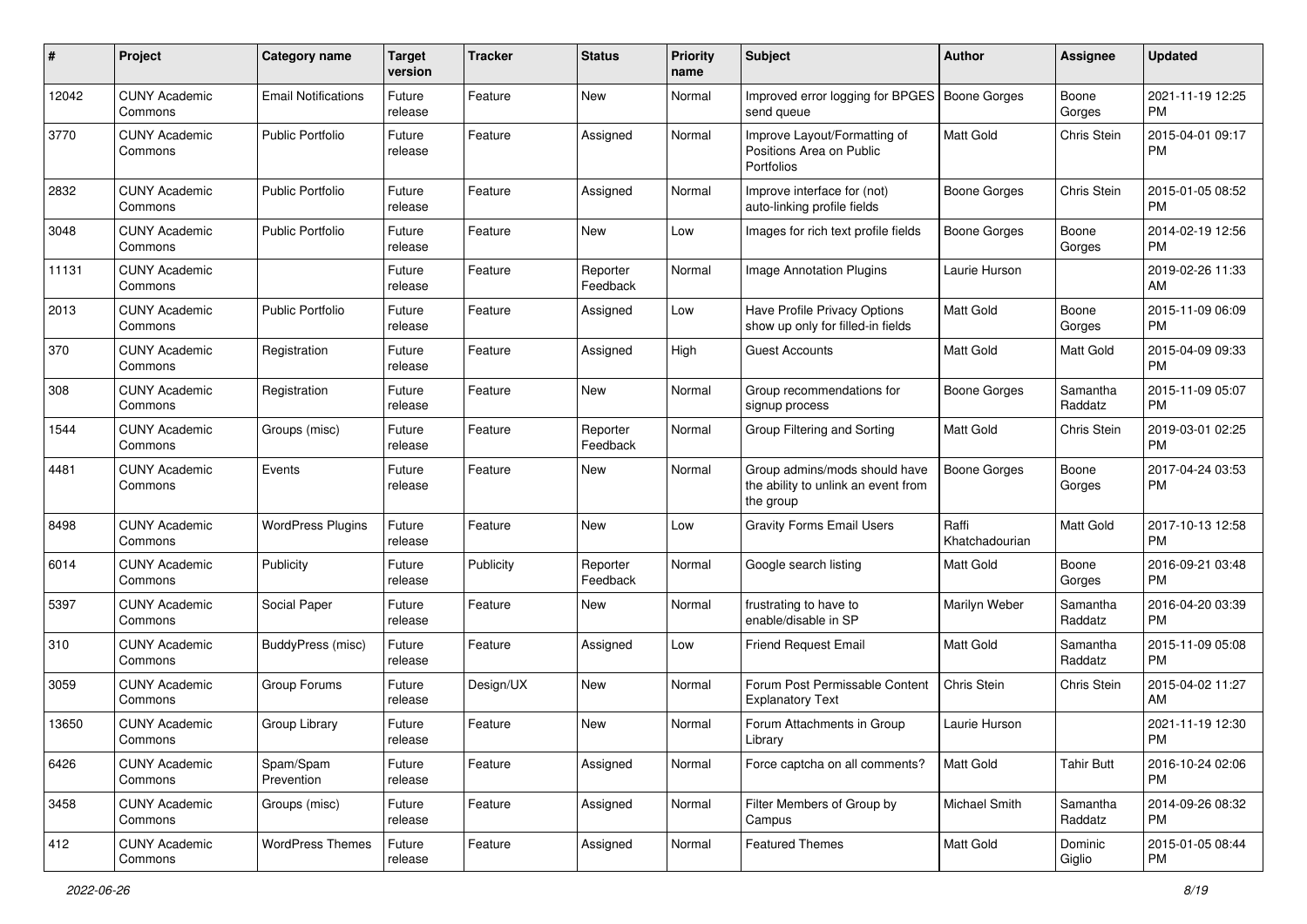| #     | Project                         | Category name              | Target<br>version | <b>Tracker</b> | <b>Status</b>        | <b>Priority</b><br>name | <b>Subject</b>                                                                | <b>Author</b>    | Assignee                 | <b>Updated</b>                |
|-------|---------------------------------|----------------------------|-------------------|----------------|----------------------|-------------------------|-------------------------------------------------------------------------------|------------------|--------------------------|-------------------------------|
| 13199 | <b>CUNY Academic</b><br>Commons | Group Forums               | Future<br>release | Feature        | <b>New</b>           | Normal                  | <b>Favoring Groups over bbPress</b><br>plugin                                 | Colin McDonald   | Colin<br><b>McDonald</b> | 2021-11-19 12:28<br><b>PM</b> |
| 8835  | <b>CUNY Academic</b><br>Commons | <b>Blogs (BuddyPress)</b>  | Future<br>release | Feature        | <b>New</b>           | Normal                  | Extend cuny is shortlinks to sites                                            | Luke Waltzer     | Boone<br>Gorges          | 2022-04-26 11:59<br>AM        |
| 500   | <b>CUNY Academic</b><br>Commons | BuddyPress (misc)          | Future<br>release | Feature        | Assigned             | Normal                  | Export Group Data                                                             | Matt Gold        | Boone<br>Gorges          | 2010-12-19 12:09<br><b>PM</b> |
| 5581  | <b>CUNY Academic</b><br>Commons | Analytics                  | Future<br>release | Feature        | Assigned             | Normal                  | <b>Explore alternatives to Google</b><br>Analytics                            | Matt Gold        | Valerie<br>Townsend      | 2020-04-17 03:12<br>PM        |
| 6078  | <b>CUNY Academic</b><br>Commons | Blogs (BuddyPress)         | Future<br>release | Feature        | <b>New</b>           | Normal                  | <b>Explore Adding Network Blog</b><br>Metadata Plugin                         | Luke Waltzer     | Luke Waltzer             | 2016-10-11 10:29<br><b>PM</b> |
| 4438  | <b>CUNY Academic</b><br>Commons | Events                     | Future<br>release | Bug            | Assigned             | Normal                  | Events Calendar - Export<br><b>Recurring Events</b>                           | scott voth       | Daniel Jones             | 2016-05-23 04:25<br><b>PM</b> |
| 5696  | <b>CUNY Academic</b><br>Commons | Events                     | Future<br>release | Feature        | Assigned             | Normal                  | Events Calendar - display options<br>/ calendar aggregation                   | <b>Matt Gold</b> | Boone<br>Gorges          | 2016-10-13 11:44<br>AM        |
| 4592  | <b>CUNY Academic</b><br>Commons | Events                     | Future<br>release | Design/UX      | <b>New</b>           | Normal                  | Event Creation - Venue Dropdown<br>Slow                                       | Samantha Raddatz | Boone<br>Gorges          | 2015-09-14 04:56<br><b>PM</b> |
| 11860 | <b>CUNY Academic</b><br>Commons | Registration               | Future<br>release | Feature        | <b>New</b>           | Normal                  | <b>Ensure Students Are Aware They</b><br>Can Use Aliases At Registration      | scott voth       |                          | 2019-09-24 08:46<br>AM        |
| 4253  | <b>CUNY Academic</b><br>Commons | <b>Public Portfolio</b>    | Future<br>release | Design/UX      | <b>New</b>           | Normal                  | Encourage users to add portfolio<br>content                                   | Samantha Raddatz | Samantha<br>Raddatz      | 2015-07-07 11:32<br>AM        |
| 9289  | <b>CUNY Academic</b><br>Commons | <b>WordPress Plugins</b>   | Future<br>release | Bug            | Reporter<br>Feedback | Normal                  | Email Users Plugin                                                            | Laurie Hurson    | Boone<br>Gorges          | 2018-10-24 12:34<br><b>PM</b> |
| 14987 | <b>CUNY Academic</b><br>Commons | <b>WordPress Plugins</b>   | Future<br>release | Bug            | New                  | Normal                  | Elementor update causes<br>database freeze-up                                 | Boone Gorges     | Boone<br>Gorges          | 2021-11-29 12:02<br><b>PM</b> |
| 3662  | <b>CUNY Academic</b><br>Commons | <b>SEO</b>                 | Future<br>release | Feature        | Assigned             | Normal                  | Duplicate Content/SEO/Google<br>issues                                        | <b>Matt Gold</b> | Raymond<br>Hoh           | 2015-04-13 04:37<br><b>PM</b> |
| 497   | <b>CUNY Academic</b><br>Commons | <b>WordPress Plugins</b>   | Future<br>release | Feature        | Assigned             | Normal                  | Drag and Drop Ordering on<br>Gallery Post Plugin                              | <b>Matt Gold</b> | <b>Ron Rennick</b>       | 2015-11-09 06:18<br><b>PM</b> |
| 16092 | <b>CUNY Academic</b><br>Commons |                            | Future<br>release | Feature        | Hold                 | Normal                  | Don't show main site in Site<br>search results                                | Boone Gorges     | Boone<br>Gorges          | 2022-05-17 03:12<br><b>PM</b> |
| 9207  | <b>CUNY Academic</b><br>Commons |                            | Future<br>release | Support        | Reporter<br>Feedback | Normal                  | display dashboards made in<br>Tableau?                                        | Marilyn Weber    | Boone<br>Gorges          | 2018-04-10 10:42<br>AM        |
| 5691  | <b>CUNY Academic</b><br>Commons | <b>Blogs (BuddyPress)</b>  | Future<br>release | Bug            | Assigned             | High                    | Differing numbers on Sites display   Matt Gold                                |                  | Raymond<br>Hoh           | 2016-06-13 01:37<br><b>PM</b> |
| 2754  | <b>CUNY Academic</b><br>Commons | Design                     | Future<br>release | Feature        | Assigned             | Normal                  | Determine strategy for CAC logo<br>handling in top header                     | Micki Kaufman    | Chris Stein              | 2015-01-05 08:53<br><b>PM</b> |
| 333   | <b>CUNY Academic</b><br>Commons | <b>Email Notifications</b> | Future<br>release | Feature        | Assigned             | Low                     | Delay Forum Notification Email<br>Delivery Until After Editing Period<br>Ends | Matt Gold        | Raymond<br>Hoh           | 2015-11-09 06:01<br><b>PM</b> |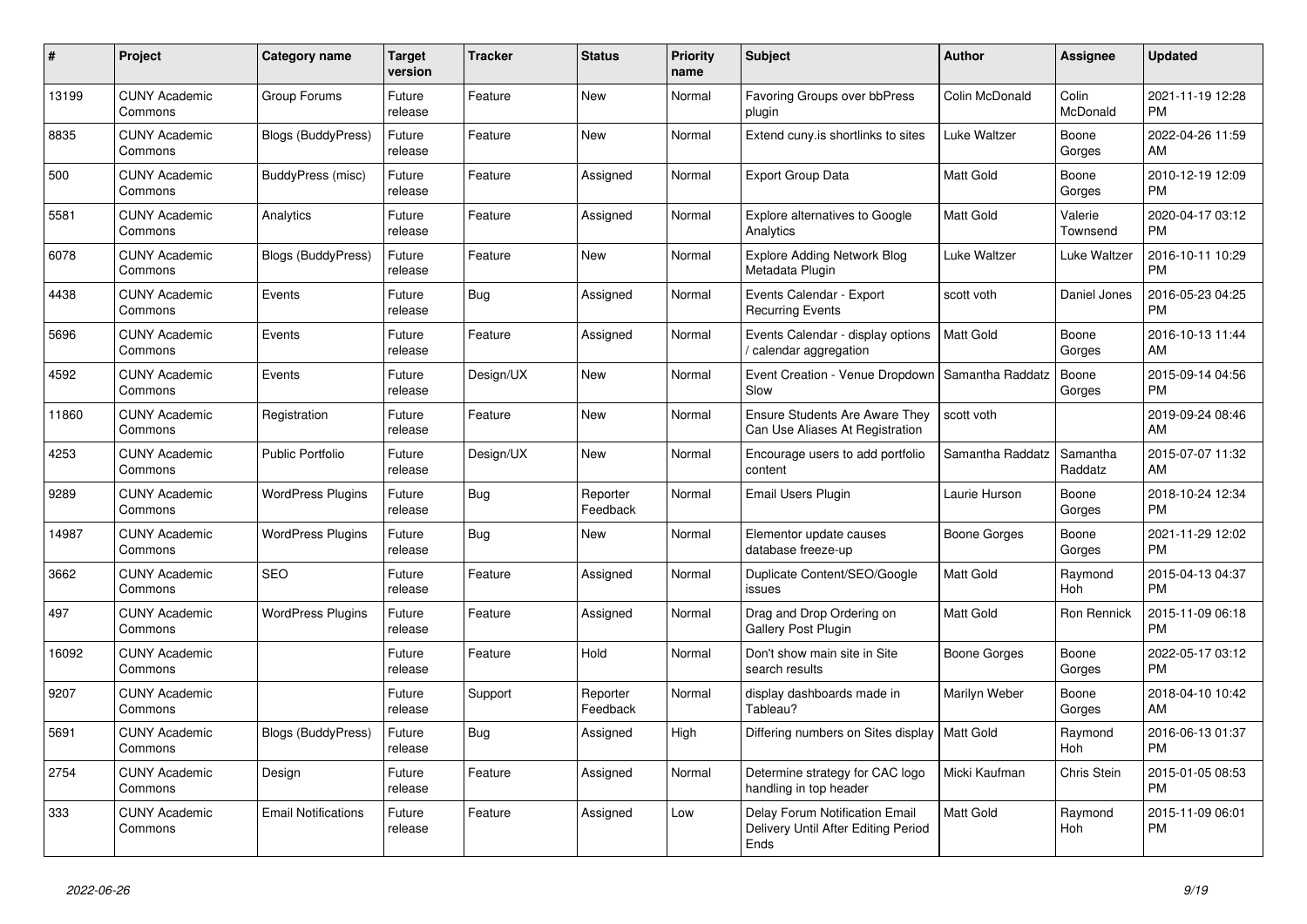| $\pmb{\#}$ | Project                         | Category name              | <b>Target</b><br>version | <b>Tracker</b> | <b>Status</b> | <b>Priority</b><br>name | <b>Subject</b>                                                                 | <b>Author</b>           | <b>Assignee</b>       | <b>Updated</b>                |
|------------|---------------------------------|----------------------------|--------------------------|----------------|---------------|-------------------------|--------------------------------------------------------------------------------|-------------------------|-----------------------|-------------------------------|
| 3192       | <b>CUNY Academic</b><br>Commons | Group Forums               | Future<br>release        | Feature        | Assigned      | Normal                  | Customizable forum views for<br>bbPress 2.x group forums                       | Boone Gorges            | Raymond<br><b>Hoh</b> | 2015-11-09 12:47<br><b>PM</b> |
| 5183       | <b>CUNY Academic</b><br>Commons | Social Paper               | Future<br>release        | Design/UX      | <b>New</b>    | Normal                  | Creating a new paper when<br>viewing an existing paper                         | Raffi<br>Khatchadourian | Samantha<br>Raddatz   | 2016-02-02 12:09<br><b>PM</b> |
| 14787      | <b>CUNY Academic</b><br>Commons | Plugin Packages            | Future<br>release        | Feature        | <b>New</b>    | Normal                  | Creating a "Design" plugin<br>package                                          | Laurie Hurson           | scott voth            | 2022-04-27 04:56<br><b>PM</b> |
| 287        | <b>CUNY Academic</b><br>Commons | WordPress (misc)           | Future<br>release        | Feature        | Assigned      | Normal                  | Create troubleshooting tool for<br>account sign-up                             | <b>Matt Gold</b>        | Boone<br>Gorges       | 2015-11-09 06:17<br><b>PM</b> |
| 4053       | <b>CUNY Academic</b><br>Commons | Events                     | Future<br>release        | Feature        | Assigned      | Normal                  | Create new tab for past events                                                 | Matt Gold               | Boone<br>Gorges       | 2015-05-12 02:10<br><b>PM</b> |
| 365        | <b>CUNY Academic</b><br>Commons | WordPress (misc)           | Future<br>release        | Feature        | Assigned      | Normal                  | <b>Create Mouseover Tooltips</b><br>throughout Site                            | Matt Gold               | Chris Stein           | 2015-11-09 06:18<br><b>PM</b> |
| 5955       | <b>CUNY Academic</b><br>Commons | Outreach                   | Future<br>release        | Feature        | Assigned      | Normal                  | Create auto-newsletter for<br>commons members                                  | <b>Matt Gold</b>        | Luke Waltzer          | 2016-08-30 10:34<br>AM        |
| 2753       | <b>CUNY Academic</b><br>Commons | Public Portfolio           | Future<br>release        | Feature        | <b>New</b>    | Normal                  | Create actual actual tagification in<br>academic interests and other<br>fields | Micki Kaufman           | Boone<br>Gorges       | 2015-01-05 08:52<br>PM        |
| 3080       | <b>CUNY Academic</b><br>Commons | <b>Group Files</b>         | Future<br>release        | Feature        | Assigned      | Low                     | Create a system to keep track of<br>file changes                               | <b>Matt Gold</b>        | Boone<br>Gorges       | 2014-02-26 10:04<br><b>PM</b> |
| 4238       | <b>CUNY Academic</b><br>Commons | Events                     | Future<br>release        | Feature        | Assigned      | Normal                  | Copy Events to Other Groups?                                                   | <b>Matt Gold</b>        | Boone<br>Gorges       | 2015-07-02 10:08<br>AM        |
| 599        | <b>CUNY Academic</b><br>Commons | BuddyPress (misc)          | Future<br>release        | Feature        | Assigned      | Normal                  | Consider adding rating plugins for<br>BuddyPress/BBPress                       | <b>Matt Gold</b>        | Boone<br>Gorges       | 2011-08-22 06:50<br><b>PM</b> |
| 8756       | <b>CUNY Academic</b><br>Commons | Group Blogs                | Future<br>release        | Feature        | Hold          | Normal                  | Connect multiple blogs to one<br>group?                                        | <b>Matt Gold</b>        | Boone<br>Gorges       | 2017-09-30 10:42<br>AM        |
| 6392       | <b>CUNY Academic</b><br>Commons | Group Forums               | Future<br>release        | Design/UX      | Assigned      | Low                     | Composition/Preview Panes in<br>Forum Posts                                    | Luke Waltzer            | Paige Dupont          | 2016-10-21 04:26<br><b>PM</b> |
| 940        | <b>CUNY Academic</b><br>Commons | Redmine                    | Future<br>release        | Feature        | Assigned      | Low                     | Communication with users after<br>releases                                     | <b>Matt Gold</b>        | Dominic<br>Giglio     | 2012-09-09 04:36<br><b>PM</b> |
| 3473       | <b>CUNY Academic</b><br>Commons | User Experience            | Future<br>release        | Feature        | Assigned      | Normal                  | Commons profile: Add help info<br>about "Positions" replacing "title"          | Keith Miyake            | Samantha<br>Raddatz   | 2015-11-09 02:28<br><b>PM</b> |
| 8078       | <b>CUNY Academic</b><br>Commons | <b>WordPress Plugins</b>   | Future<br>release        | System Upgrade | Assigned      | Normal                  | <b>CommentPress Updates</b>                                                    | Margaret Galvan         | Christian<br>Wach     | 2017-05-08 03:49<br><b>PM</b> |
| 12573      | <b>CUNY Academic</b><br>Commons | <b>WordPress Plugins</b>   | Future<br>release        | Bug            | <b>New</b>    | Normal                  | <b>CommentPress Core Issues</b>                                                | scott voth              |                       | 2020-03-24 04:32<br><b>PM</b> |
| 13331      | <b>CUNY Academic</b><br>Commons | Site cloning               | Future<br>release        | <b>Bug</b>     | <b>New</b>    | Normal                  | Combine Site Template and<br>Clone operations                                  | Boone Gorges            | Jeremy Felt           | 2021-11-19 12:39<br><b>PM</b> |
| 5992       | <b>CUNY Academic</b><br>Commons | <b>Email Notifications</b> | Future<br>release        | Feature        | <b>New</b>    | Normal                  | Changing the From line of<br>autogenerated blog emails                         | Marilyn Weber           |                       | 2018-09-27 05:19<br><b>PM</b> |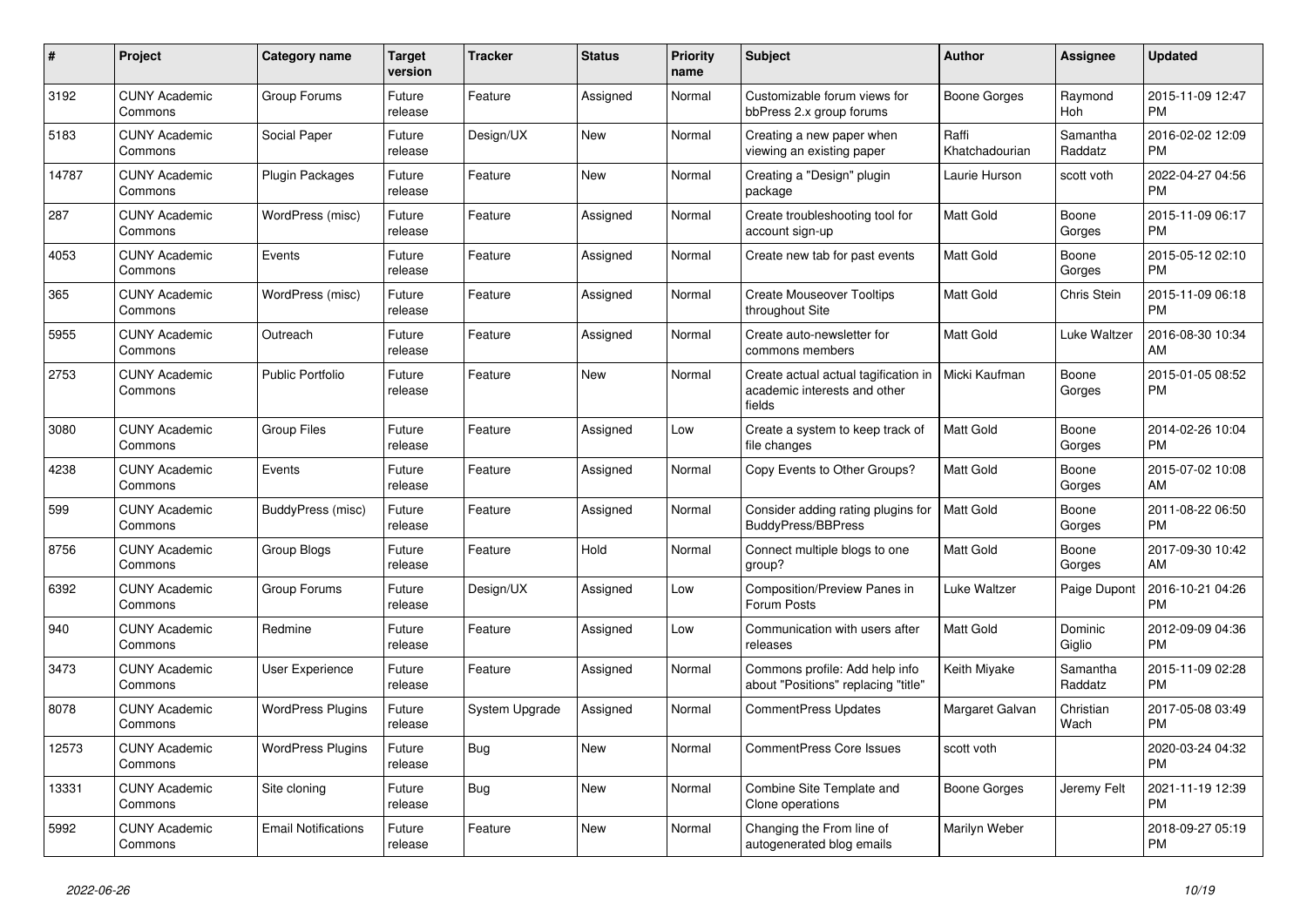| #     | <b>Project</b>                  | <b>Category name</b>     | <b>Target</b><br>version | <b>Tracker</b> | <b>Status</b> | <b>Priority</b><br>name | <b>Subject</b>                                                                                                                                        | <b>Author</b>       | Assignee              | <b>Updated</b>                |
|-------|---------------------------------|--------------------------|--------------------------|----------------|---------------|-------------------------|-------------------------------------------------------------------------------------------------------------------------------------------------------|---------------------|-----------------------|-------------------------------|
| 4404  | <b>CUNY Academic</b><br>Commons | <b>Public Portfolio</b>  | Future<br>release        | Design/UX      | Assigned      | Normal                  | Change color of permissions info<br>on portfolio editing interface                                                                                    | Matt Gold           | Samantha<br>Raddatz   | 2015-08-11 05:28<br><b>PM</b> |
| 14184 | <b>CUNY Academic</b><br>Commons | <b>Public Portfolio</b>  | Future<br>release        | Feature        | <b>New</b>    | Normal                  | Centralized mechanism for storing<br>Campus affiliations                                                                                              | <b>Boone Gorges</b> | Boone<br>Gorges       | 2022-01-04 11:35<br>AM        |
| 6755  | <b>CUNY Academic</b><br>Commons | WordPress (misc)         | Future<br>release        | Bug            | <b>New</b>    | Normal                  | Cannot Deactivate Plugin                                                                                                                              | Laura Kane          |                       | 2016-11-16 01:12<br><b>PM</b> |
| 5058  | <b>CUNY Academic</b><br>Commons | Social Paper             | Future<br>release        | Feature        | New           | Low                     | Can there be a clearer signal that<br>even when comments have<br>already been made you add<br>comments by clicking on the side?<br>(SP suggestion #5) | Marilyn Weber       | Samantha<br>Raddatz   | 2016-02-11 10:24<br><b>PM</b> |
| 2167  | <b>CUNY Academic</b><br>Commons | WordPress (misc)         | Future<br>release        | Bug            | Assigned      | Normal                  | CAC-Livestream Plugin Issues                                                                                                                          | Michael Smith       | Dominic<br>Giglio     | 2015-01-02 03:06<br><b>PM</b> |
| 4980  | <b>CUNY Academic</b><br>Commons | Home Page                | Future<br>release        | Feature        | Assigned      | Normal                  | CAC Featured Content -- Adding<br>Randomization                                                                                                       | <b>Matt Gold</b>    | Boone<br>Gorges       | 2016-12-12 03:01<br><b>PM</b> |
| 364   | <b>CUNY Academic</b><br>Commons | <b>WordPress Plugins</b> | Future<br>release        | Feature        | <b>New</b>    | Normal                  | <b>Bulletin Board</b>                                                                                                                                 | Matt Gold           |                       | 2015-01-05 08:50<br><b>PM</b> |
| 1417  | <b>CUNY Academic</b><br>Commons | <b>BuddyPress Docs</b>   | Future<br>release        | Feature        | Assigned      | Low                     | Bulk actions for BuddyPress Docs                                                                                                                      | <b>Boone Gorges</b> | Boone<br>Gorges       | 2016-10-17 10:41<br><b>PM</b> |
| 618   | <b>CUNY Academic</b><br>Commons | <b>BuddyPress Docs</b>   | Future<br>release        | Feature        | Assigned      | Normal                  | BuddyPress Docs: export formats                                                                                                                       | <b>Boone Gorges</b> | Boone<br>Gorges       | 2015-11-09 05:38<br><b>PM</b> |
| 3042  | <b>CUNY Academic</b><br>Commons | <b>Public Portfolio</b>  | Future<br>release        | Feature        | Assigned      | Normal                  | Browsing member interests                                                                                                                             | Matt Gold           | Boone<br>Gorges       | 2015-03-21 09:04<br><b>PM</b> |
| 6749  | <b>CUNY Academic</b><br>Commons | Events                   | Future<br>release        | <b>Bug</b>     | New           | Low                     | BPEO iCal request can trigger<br>very large number of DB queries                                                                                      | Boone Gorges        | Raymond<br><b>Hoh</b> | 2016-11-15 10:09<br><b>PM</b> |
| 7624  | <b>CUNY Academic</b><br>Commons | BuddyPress (misc)        | Future<br>release        | Design/UX      | <b>New</b>    | Normal                  | <b>BP</b> Notifications                                                                                                                               | Luke Waltzer        | Paige Dupont          | 2017-02-08 10:43<br><b>PM</b> |
| 14113 | <b>CUNY Academic</b><br>Commons | WordPress (misc)         | Future<br>release        | Bug            | Hold          | Normal                  | Block Editor Not Working on this<br>page - Json error                                                                                                 | scott voth          | Boone<br>Gorges       | 2021-03-05 11:01<br>AM        |
| 635   | <b>CUNY Academic</b><br>Commons | BuddyPress (misc)        | Future<br>release        | Feature        | Assigned      | Normal                  | Big Blue Button -<br>Videoconferencing in Groups and<br><b>Blogs</b>                                                                                  | Matt Gold           | Boone<br>Gorges       | 2011-03-14 03:24<br><b>PM</b> |
| 1166  | <b>CUNY Academic</b><br>Commons | <b>Email Invitations</b> | Future<br>release        | Feature        | <b>New</b>    | Low                     | Better organizational tools for<br>Sent Invites                                                                                                       | Boone Gorges        | Boone<br>Gorges       | 2015-11-09 06:02<br><b>PM</b> |
| 14309 | <b>CUNY Academic</b><br>Commons | Group Library            | Future<br>release        | Feature        | New           | Normal                  | Better handling of<br>bp group document file<br>download attempts when file is<br>not present                                                         | Boone Gorges        | Boone<br>Gorges       | 2021-11-19 12:28<br><b>PM</b> |
| 3193  | <b>CUNY Academic</b><br>Commons | Group Forums             | Future<br>release        | Feature        | Assigned      | Normal                  | bbPress 2.x dynamic roles and<br><b>RBE</b>                                                                                                           | Boone Gorges        | Boone<br>Gorges       | 2014-09-30 01:30<br><b>PM</b> |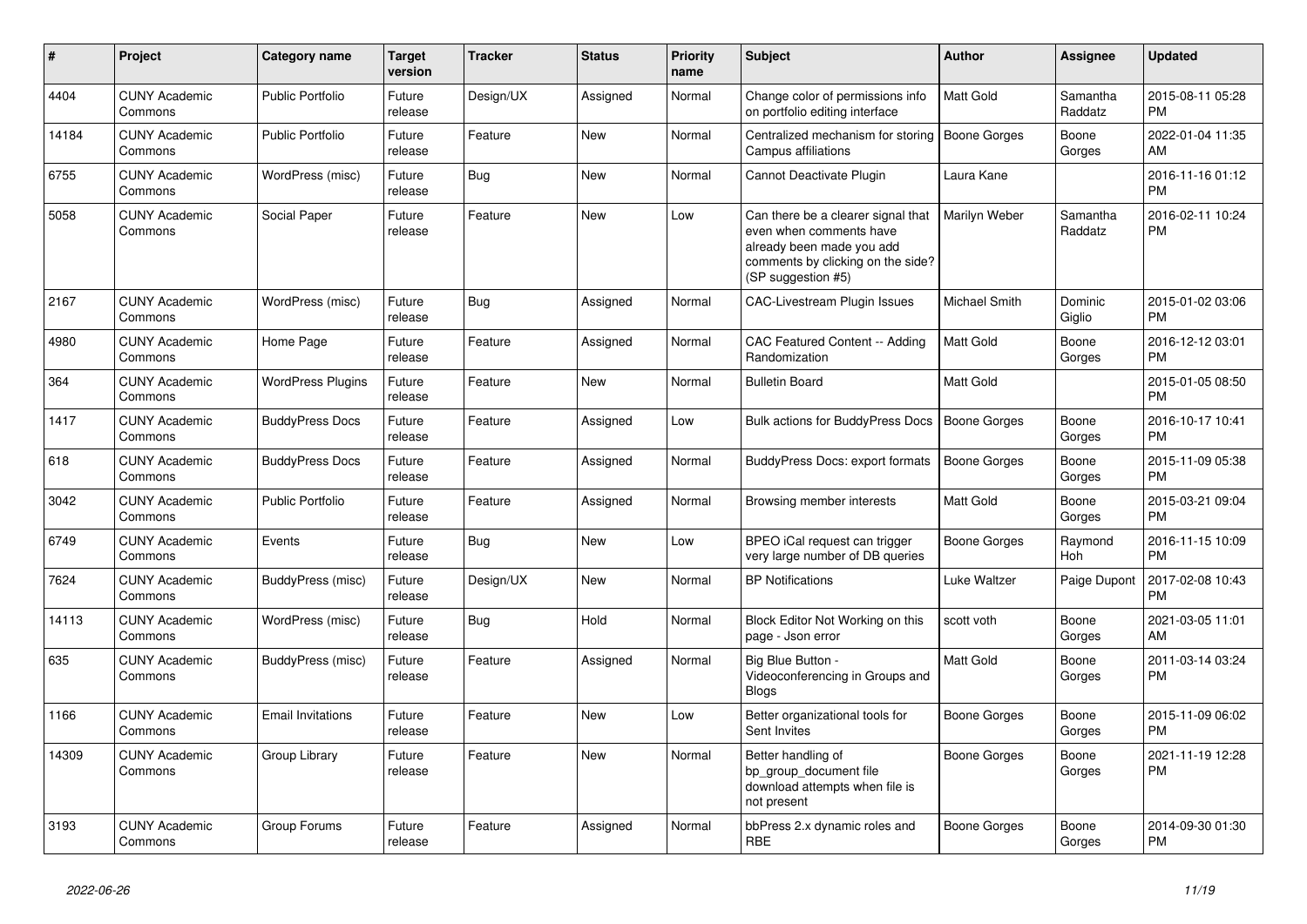| $\pmb{\#}$ | <b>Project</b>                  | Category name            | <b>Target</b><br>version | <b>Tracker</b> | <b>Status</b>        | <b>Priority</b><br>name | <b>Subject</b>                                                                                  | <b>Author</b>       | <b>Assignee</b>     | <b>Updated</b>                |
|------------|---------------------------------|--------------------------|--------------------------|----------------|----------------------|-------------------------|-------------------------------------------------------------------------------------------------|---------------------|---------------------|-------------------------------|
| 13466      | <b>CUNY Academic</b><br>Commons | Cavalcade                | Future<br>release        | Feature        | <b>New</b>           | Normal                  | Automated cleanup for duplicate<br>Cavalcade tasks                                              | <b>Boone Gorges</b> | Boone<br>Gorges     | 2020-10-13 05:24<br><b>PM</b> |
| 9211       | <b>CUNY Academic</b><br>Commons | <b>WordPress Plugins</b> | Future<br>release        | Support        | Reporter<br>Feedback | Normal                  | Auto-Role Setting in Forum Plugin<br><b>Causing Some Confusion</b>                              | Luke Waltzer        | Boone<br>Gorges     | 2018-03-13 11:44<br>AM        |
| 11243      | <b>CUNY Academic</b><br>Commons | BuddyPress (misc)        | Future<br>release        | Bug            | <b>New</b>           | Normal                  | Audit bp-custom.php                                                                             | Raymond Hoh         | Raymond<br>Hoh      | 2022-04-26 11:59<br>AM        |
| 5489       | <b>CUNY Academic</b><br>Commons | Social Paper             | Future<br>release        | Feature        | <b>New</b>           | Normal                  | Asc/desc sorting for Social Paper<br>directories                                                | <b>Boone Gorges</b> |                     | 2016-04-21 10:06<br><b>PM</b> |
| 2523       | <b>CUNY Academic</b><br>Commons | <b>BuddyPress Docs</b>   | Future<br>release        | Feature        | Assigned             | Normal                  | Allow Users to Upload Images to<br><b>BP</b> Docs                                               | Matt Gold           | Boone<br>Gorges     | 2015-11-09 06:14<br><b>PM</b> |
| 6332       | <b>CUNY Academic</b><br>Commons | WordPress (misc)         | Future<br>release        | Feature        | <b>New</b>           | Normal                  | Allow uploaded files to be marked<br>as private in an ad hoc way                                | <b>Boone Gorges</b> |                     | 2016-10-17 11:41<br><b>PM</b> |
| 1165       | <b>CUNY Academic</b><br>Commons | <b>Email Invitations</b> | Future<br>release        | Feature        | Assigned             | Low                     | Allow saved lists of invitees under<br>Send Invites                                             | <b>Boone Gorges</b> | Boone<br>Gorges     | 2015-11-09 06:03<br><b>PM</b> |
| 13835      | <b>CUNY Academic</b><br>Commons | WordPress (misc)         | Future<br>release        | Feature        | <b>New</b>           | Normal                  | Allow OneSearch widget to have<br>'CUNY' as campus                                              | Boone Gorges        | Boone<br>Gorges     | 2021-11-19 12:39<br><b>PM</b> |
| 4635       | <b>CUNY Academic</b><br>Commons | Authentication           | Future<br>release        | Feature        | <b>New</b>           | Normal                  | Allow non-WP authentication                                                                     | Boone Gorges        | Sonja Leix          | 2019-03-01 02:05<br><b>PM</b> |
| 3308       | <b>CUNY Academic</b><br>Commons | Group Invitations        | Future<br>release        | Feature        | Assigned             | Normal                  | Allow members to rescind group<br>invitations                                                   | <b>Matt Gold</b>    | Boone<br>Gorges     | 2015-04-01 08:53<br><b>PM</b> |
| 3354       | <b>CUNY Academic</b><br>Commons | <b>Group Files</b>       | Future<br>release        | Feature        | Assigned             | Low                     | Allow Group Download of Multiple<br><b>Selected Files</b>                                       | Matt Gold           | Chris Stein         | 2014-08-01 08:50<br>AM        |
| 1167       | <b>CUNY Academic</b><br>Commons | <b>Email Invitations</b> | Future<br>release        | Feature        | <b>New</b>           | Low                     | Allow email invitations to be<br>resent                                                         | Boone Gorges        | Boone<br>Gorges     | 2015-11-12 12:53<br>AM        |
| 5016       | <b>CUNY Academic</b><br>Commons | Events                   | Future<br>release        | Feature        | Assigned             | Low                     | Allow comments to be posted on<br>events                                                        | <b>Matt Gold</b>    | Raymond<br>Hoh      | 2019-03-01 02:23<br><b>PM</b> |
| 554        | <b>CUNY Academic</b><br>Commons | BuddyPress (misc)        | Future<br>release        | Feature        | Assigned             | Normal                  | Add Trackback notifications to<br>site-wide activity feed                                       | <b>Matt Gold</b>    | Boone<br>Gorges     | 2015-11-09 06:19<br><b>PM</b> |
| 5199       | <b>CUNY Academic</b><br>Commons | Social Paper             | Future<br>release        | Feature        | <b>New</b>           | Normal                  | add tables to the SP editor                                                                     | Marilyn Weber       |                     | 2016-10-24 11:27<br>AM        |
| 2223       | <b>CUNY Academic</b><br>Commons | <b>WordPress Plugins</b> | Future<br>release        | Feature        | Assigned             | Low                     | Add Participad to the CUNY<br><b>Academic Commons</b>                                           | Matt Gold           | Boone<br>Gorges     | 2014-09-17 10:03<br><b>PM</b> |
| 4226       | <b>CUNY Academic</b><br>Commons | <b>BuddyPress Docs</b>   | Future<br>release        | Design/UX      | <b>New</b>           | Normal                  | Add option to connect a Doc with<br>a Group                                                     | Samantha Raddatz    | Samantha<br>Raddatz | 2015-09-09 04:08<br><b>PM</b> |
| 8675       | <b>CUNY Academic</b><br>Commons | <b>User Onboarding</b>   | Future<br>release        | Bug            | Reporter<br>Feedback | Low                     | Add new User search screen calls<br>for the input of email address but<br>doesn't work with one | Paul Hebert         | Boone<br>Gorges     | 2017-10-11 11:17<br>AM        |
| 4225       | <b>CUNY Academic</b><br>Commons | DiRT Integration         | Future<br>release        | Design/UX      | <b>New</b>           | Normal                  | Add information to DIRT page (in<br>Create a Group)                                             | Samantha Raddatz    | <b>Matt Gold</b>    | 2015-06-26 03:14<br><b>PM</b> |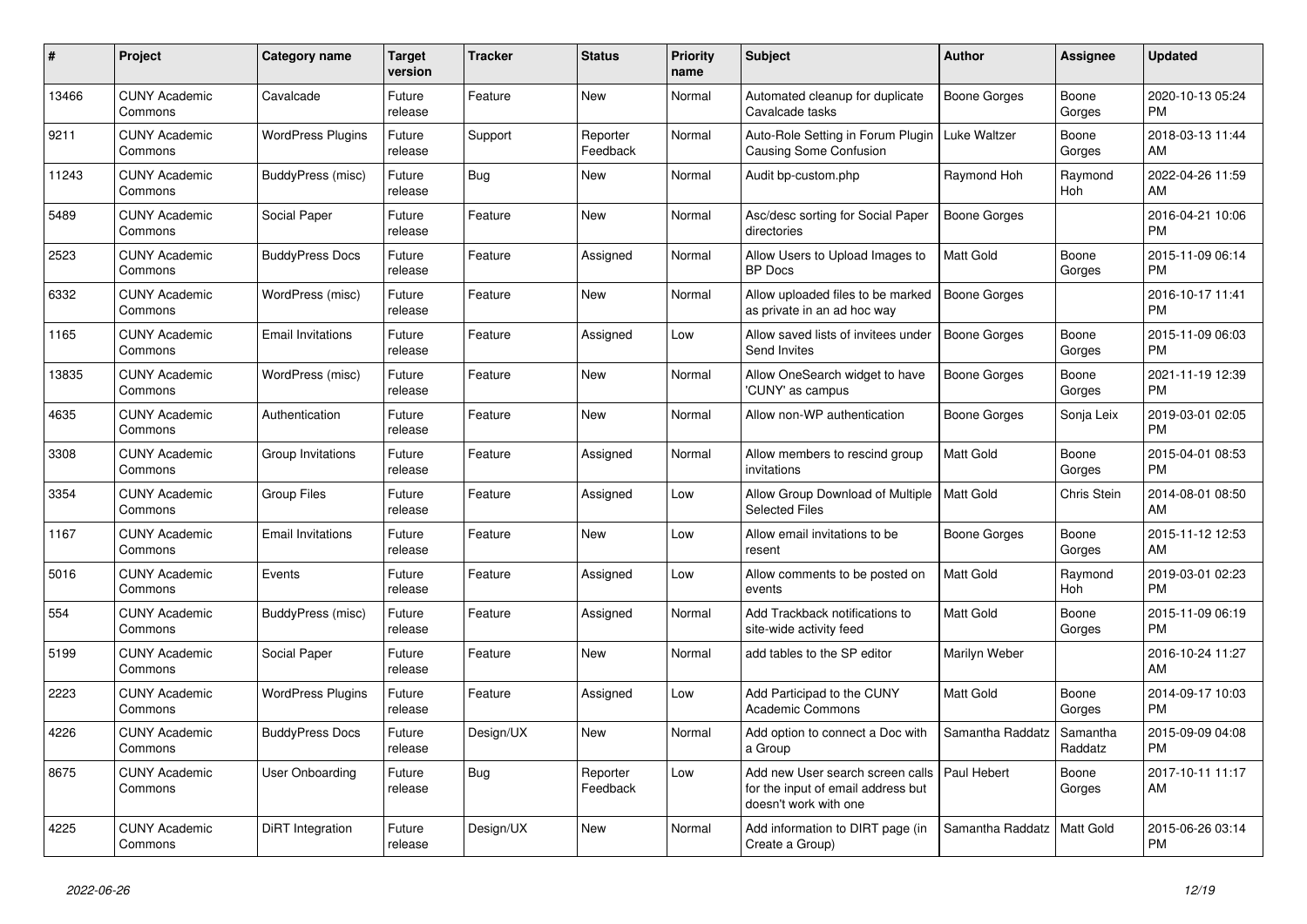| #     | Project                         | <b>Category name</b>     | <b>Target</b><br>version | <b>Tracker</b> | <b>Status</b>        | <b>Priority</b><br>name | Subject                                                                                    | Author                  | Assignee            | <b>Updated</b>                |
|-------|---------------------------------|--------------------------|--------------------------|----------------|----------------------|-------------------------|--------------------------------------------------------------------------------------------|-------------------------|---------------------|-------------------------------|
| 4222  | <b>CUNY Academic</b><br>Commons | User Experience          | Future<br>release        | Design/UX      | <b>New</b>           | Normal                  | Add information to 'Delete<br>Account' page                                                | Samantha Raddatz        | scott voth          | 2015-06-26 11:35<br>AM        |
| 3220  | <b>CUNY Academic</b><br>Commons | <b>Public Portfolio</b>  | Future<br>release        | Feature        | Assigned             | Normal                  | Add indent/outdent option to<br>Formatting Buttons on Profile<br>Page                      | <b>Matt Gold</b>        | Boone<br>Gorges     | 2014-05-21 10:39<br>PM        |
| 11945 | <b>CUNY Academic</b><br>Commons | Reckoning                | Future<br>release        | Feature        | Reporter<br>Feedback | Normal                  | Add Comments bubble to<br>Reckoning views                                                  | <b>Boone Gorges</b>     | Boone<br>Gorges     | 2019-11-12 05:14<br><b>PM</b> |
| 3492  | <b>CUNY Academic</b><br>Commons | <b>WordPress Themes</b>  | Future<br>release        | Support        | Assigned             | Normal                  | Add CBOX theme to the<br>Commons                                                           | scott voth              | Raymond<br>Hoh      | 2014-10-08 05:55<br><b>PM</b> |
| 9835  | <b>CUNY Academic</b><br>Commons | Group Forums             | Future<br>release        | Bug            | Assigned             | Normal                  | add a "like" function?                                                                     | Marilyn Weber           | <b>Erik Trainer</b> | 2018-06-05 01:49<br><b>PM</b> |
| 5488  | <b>CUNY Academic</b><br>Commons | Social Paper             | Future<br>release        | <b>Bug</b>     | New                  | Normal                  | Add a "last edited by" field to<br>Social Paper group directories                          | <b>Boone Gorges</b>     |                     | 2016-04-21 10:05<br><b>PM</b> |
| 10226 | <b>CUNY Academic</b><br>Commons | Courses                  | Future<br>release        | Feature        | <b>New</b>           | Normal                  | Add "My Courses" to drop down<br>list                                                      | scott voth              | Boone<br>Gorges     | 2021-11-19 12:42<br><b>PM</b> |
| 9895  | <b>CUNY Academic</b><br>Commons | Onboarding               | Future<br>release        | Feature        | Assigned             | Normal                  | Add "Accept Invitation"<br>link/button/function to Group<br>and/or Site invitation emails? | Luke Waltzer            | Boone<br>Gorges     | 2018-06-07 12:42<br><b>PM</b> |
| 4221  | <b>CUNY Academic</b><br>Commons | Group Forums             | Future<br>release        | Design/UX      | Assigned             | Normal                  | Add 'Number of Posts' display<br>option to Forum page                                      | Samantha Raddatz        | Samantha<br>Raddatz | 2015-06-26 02:21<br><b>PM</b> |
| 3939  | <b>CUNY Academic</b><br>Commons | <b>WordPress Plugins</b> | Future<br>release        | <b>Bug</b>     | Hold                 | Normal                  | Activity stream support for<br>Co-Authors Plus plugin                                      | Raymond Hoh             | Raymond<br>Hoh      | 2015-11-09 06:13<br><b>PM</b> |
| 5827  | <b>CUNY Academic</b><br>Commons | <b>Public Portfolio</b>  | Future<br>release        | Bug            | Assigned             | Normal                  | Academic Interests square<br>bracket links not working                                     | scott voth              | Chris Stein         | 2016-08-11 11:59<br><b>PM</b> |
| 11789 | <b>CUNY Academic</b><br>Commons | Courses                  | Future<br>release        | Feature        | New                  | Normal                  | Ability to remove item from<br>Courses list                                                | Laurie Hurson           | Sonja Leix          | 2019-09-24 12:28<br><b>PM</b> |
| 481   | <b>CUNY Academic</b><br>Commons | Groups (misc)            | Future<br>release        | Feature        | Assigned             | Normal                  | ability to archive inactive groups<br>and blogs                                            | Michael Mandiberg       | Samantha<br>Raddatz | 2015-11-09 05:56<br><b>PM</b> |
| 5182  | <b>CUNY Academic</b><br>Commons | Social Paper             | Future<br>release        | Design/UX      | New                  | Normal                  | "Publishing" a private paper on<br>social paper?                                           | Raffi<br>Khatchadourian | Boone<br>Gorges     | 2016-10-13 04:12<br><b>PM</b> |
| 3330  | <b>CUNY Academic</b><br>Commons | My Commons               | Future<br>release        | Feature        | Assigned             | Normal                  | "Commons Information" tool                                                                 | Boone Gorges            | Chris Stein         | 2014-09-22 08:46<br><b>PM</b> |
| 11517 | <b>CUNY Academic</b><br>Commons |                          | Not tracked              | Feature        | Assigned             | Normal                  | wp-accessibility plugin should not<br>strip 'target="_blank"' by default                   | <b>Boone Gorges</b>     | Laurie Hurson       | 2019-09-24 09:57<br>AM        |
| 14483 | <b>CUNY Academic</b><br>Commons | WordPress - Media        | Not tracked              | <b>Bug</b>     | Reporter<br>Feedback | Normal                  | Wordpress PDF Embed Stopped<br>Working after JITP Media Clone                              | Patrick DeDauw          | Boone<br>Gorges     | 2021-05-20 01:51<br><b>PM</b> |
| 9941  | <b>CUNY Academic</b><br>Commons | Wiki                     | Not tracked              | Support        | Assigned             | Normal                  | Wiki functionality                                                                         | Matt Gold               | Boone<br>Gorges     | 2018-06-26 10:57<br>AM        |
| 6644  | <b>CUNY Academic</b><br>Commons |                          | Not tracked              | Bug            | Reporter<br>Feedback | High                    | White Screen at Login Pge                                                                  | Luke Waltzer            | Raymond<br>Hoh      | 2016-11-21 10:34<br>PM        |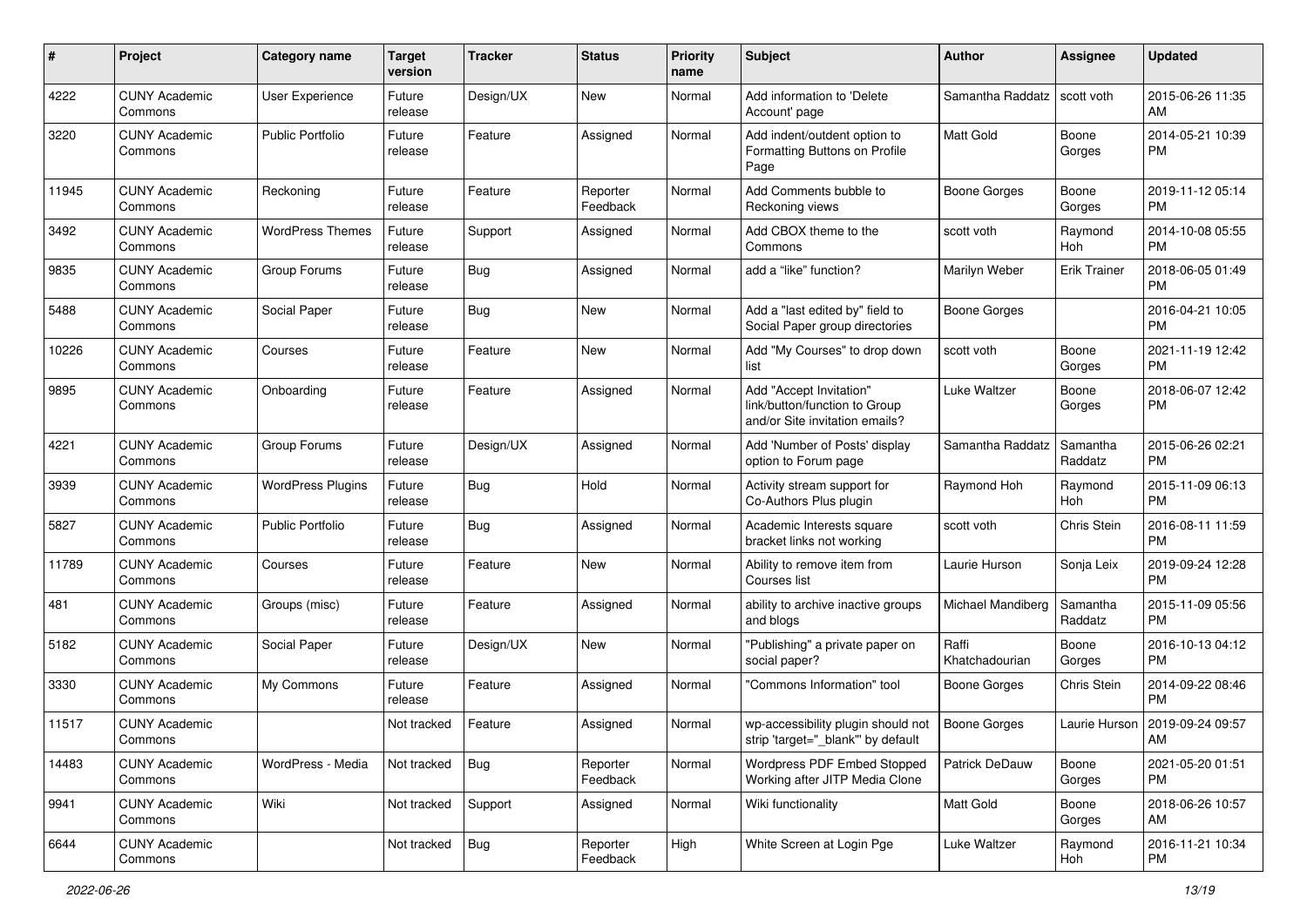| #     | Project                         | <b>Category name</b>     | <b>Target</b><br>version | <b>Tracker</b> | <b>Status</b>        | <b>Priority</b><br>name | <b>Subject</b>                                                                                | <b>Author</b>           | <b>Assignee</b>     | <b>Updated</b>                |
|-------|---------------------------------|--------------------------|--------------------------|----------------|----------------------|-------------------------|-----------------------------------------------------------------------------------------------|-------------------------|---------------------|-------------------------------|
| 14538 | <b>CUNY Academic</b><br>Commons |                          | Not tracked              | Support        | Reporter<br>Feedback | Normal                  | <b>Weebly To Commons</b>                                                                      | Laurie Hurson           |                     | 2021-09-14 10:47<br>AM        |
| 10273 | <b>CUNY Academic</b><br>Commons | Registration             | Not tracked              | Support        | Reporter<br>Feedback | Normal                  | users combining CF and campus<br>address                                                      | Marilyn Weber           |                     | 2019-09-18 10:58<br>AM        |
| 10040 | <b>CUNY Academic</b><br>Commons | WordPress (misc)         | Not tracked              | <b>Bug</b>     | Reporter<br>Feedback | Normal                  | User doesn't see full list of themes                                                          | <b>Matt Gold</b>        | Boone<br>Gorges     | 2018-07-25 10:12<br>AM        |
| 8898  | <b>CUNY Academic</b><br>Commons | Social Paper             | Not tracked              | Feature        | Assigned             | Normal                  | Usage data on docs and social<br>paper                                                        | <b>Matt Gold</b>        | <b>Matt Gold</b>    | 2017-11-16 11:32<br>AM        |
| 4027  | <b>CUNY Academic</b><br>Commons | Commons In A Box         | Not tracked              | Design/UX      | Assigned             | Normal                  | Usability review of CBOX update<br>procedures                                                 | <b>Matt Gold</b>        | Samantha<br>Raddatz | 2015-05-11 06:36<br><b>PM</b> |
| 12350 | <b>CUNY Academic</b><br>Commons | Blogs (BuddyPress)       | Not tracked              | Support        | Reporter<br>Feedback | Normal                  | URL creation problem                                                                          | Marilyn Weber           |                     | 2020-02-03 11:27<br>AM        |
| 12392 | <b>CUNY Academic</b><br>Commons | Help/Codex               | Not tracked              | Documentation  | <b>New</b>           | Normal                  | <b>Updates to Common Commons</b><br>Questions on Help Page                                    | scott voth              | Margaret<br>Galvan  | 2020-02-11 10:53<br>AM        |
| 2666  | <b>CUNY Academic</b><br>Commons | About page               | Not tracked              | Documentation  | Assigned             | Normal                  | <b>Update About Text</b>                                                                      | <b>Chris Stein</b>      | Luke Waltzer        | 2016-03-04 11:19<br>AM        |
| 11545 | <b>CUNY Academic</b><br>Commons | WordPress Plugins        | Not tracked              | Support        | <b>New</b>           | Normal                  | Twitter searches in WordPress                                                                 | Gina Cherry             | <b>Matt Gold</b>    | 2019-09-23 01:03<br><b>PM</b> |
| 14911 | <b>CUNY Academic</b><br>Commons | <b>WordPress Themes</b>  | Not tracked              | Support        | <b>New</b>           | Normal                  | Twentytwentyone theme                                                                         | Marilyn Weber           |                     | 2021-10-28 10:37<br>AM        |
| 7828  | <b>CUNY Academic</b><br>Commons |                          | Not tracked              | Feature        | Assigned             | Normal                  | Theme Assessment 2017                                                                         | Margaret Galvan         | Margaret<br>Galvan  | 2017-05-02 10:41<br><b>PM</b> |
| 9515  | <b>CUNY Academic</b><br>Commons | <b>WordPress Plugins</b> | Not tracked              | <b>Bug</b>     | Reporter<br>Feedback | Normal                  | Text to Speech plugin - "More<br>Slowly" checkbox not working                                 | scott voth              | Boone<br>Gorges     | 2018-06-13 02:26<br><b>PM</b> |
| 5298  | <b>CUNY Academic</b><br>Commons |                          | Not tracked              | Publicity      | <b>New</b>           | Normal                  | Survey Pop-Up Text                                                                            | Samantha Raddatz        | Samantha<br>Raddatz | 2016-03-22 12:27<br><b>PM</b> |
| 2175  | <b>CUNY Academic</b><br>Commons | WordPress (misc)         | Not tracked              | Support        | Assigned             | Normal                  | Subscibe 2 vs. Jetpack<br>subscription options                                                | local admin             | Matt Gold           | 2016-01-26 04:58<br><b>PM</b> |
| 15242 | <b>CUNY Academic</b><br>Commons | Performance              | Not tracked              | Bug            | Reporter<br>Feedback | Normal                  | Slugist site                                                                                  | Raffi<br>Khatchadourian | Boone<br>Gorges     | 2022-02-07 11:14<br>AM        |
| 15816 | <b>CUNY Academic</b><br>Commons |                          | Not tracked              | Support        | <b>New</b>           | Normal                  | slow loading at SPS                                                                           | Marilyn Weber           |                     | 2022-04-05 01:26<br><b>PM</b> |
| 12360 | <b>CUNY Academic</b><br>Commons | <b>WordPress Themes</b>  | Not tracked              | <b>Bug</b>     | Reporter<br>Feedback | Normal                  | site just says "DANTE We are<br>currently in maintenance mode,<br>please check back shortly." | Marilyn Weber           |                     | 2020-02-04 12:13<br><b>PM</b> |
| 12438 | <b>CUNY Academic</b><br>Commons | Courses                  | Not tracked              | Bug            | <b>New</b>           | Normal                  | Site appearing twice                                                                          | Laurie Hurson           | Boone<br>Gorges     | 2020-02-18 01:34<br><b>PM</b> |
| 12328 | <b>CUNY Academic</b><br>Commons |                          | Not tracked              | Support        | <b>New</b>           | Normal                  | Sign up Code for Non-CUNY<br>Faculty                                                          | Laurie Hurson           |                     | 2020-01-28 10:25<br>AM        |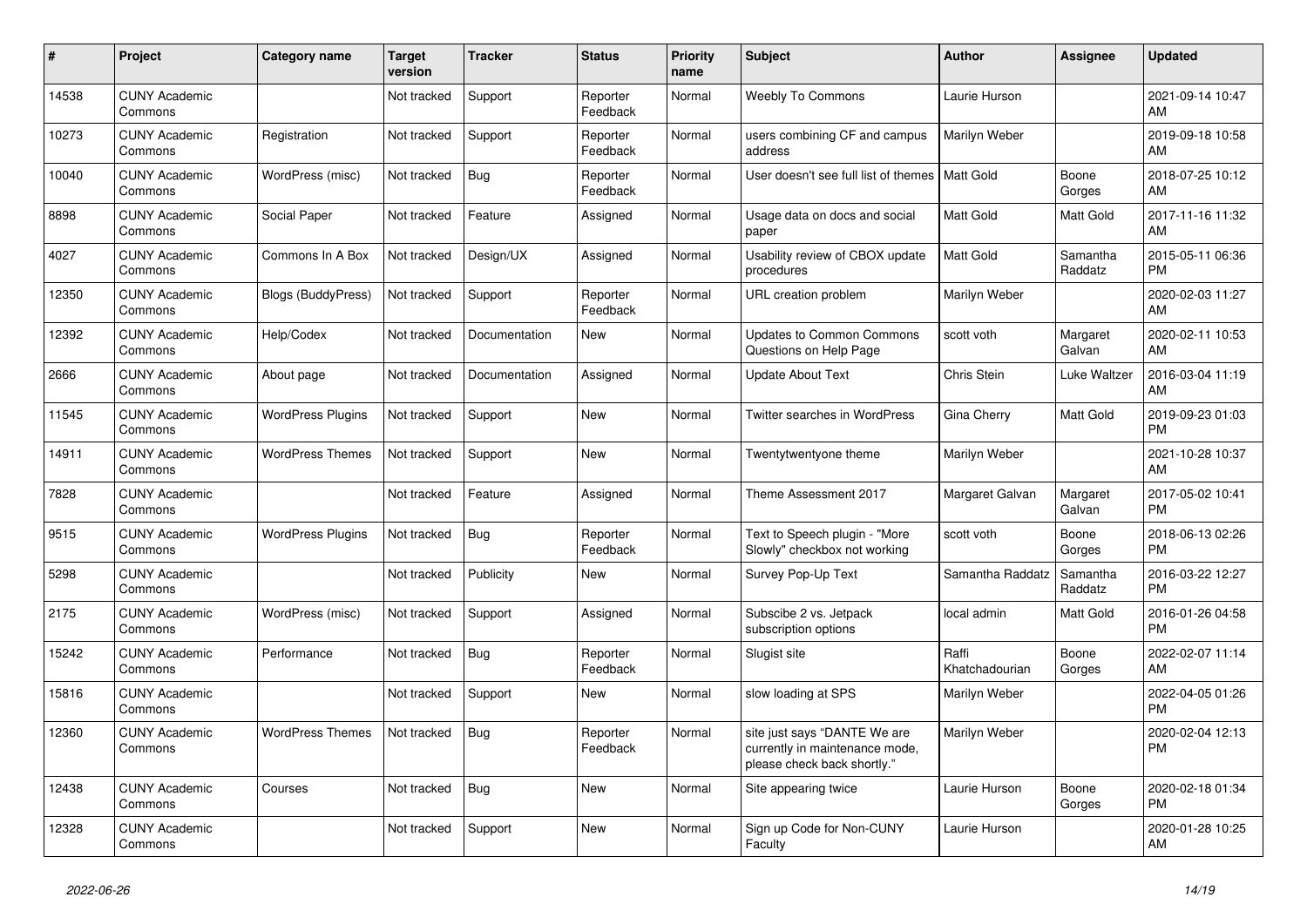| #     | Project                         | <b>Category name</b>           | <b>Target</b><br>version | Tracker       | <b>Status</b>        | <b>Priority</b><br>name | Subject                                                                     | Author                  | Assignee            | <b>Updated</b>                |
|-------|---------------------------------|--------------------------------|--------------------------|---------------|----------------------|-------------------------|-----------------------------------------------------------------------------|-------------------------|---------------------|-------------------------------|
| 12484 | <b>CUNY Academic</b><br>Commons |                                | Not tracked              | Support       | Reporter<br>Feedback | Normal                  | Sign up Code for COIL Course<br>starting in March                           | Laurie Hurson           | Matt Gold           | 2020-03-02 02:26<br>PM        |
| 11077 | <b>CUNY Academic</b><br>Commons | Events                         | Not tracked              | Feature       | Reporter<br>Feedback | Normal                  | Show event category description<br>in event list view                       | Raffi<br>Khatchadourian |                     | 2019-02-12 10:38<br><b>PM</b> |
| 3230  | <b>CUNY Academic</b><br>Commons | Internal Tools and<br>Workflow | Not tracked              | Feature       | Assigned             | High                    | Scripts for quicker<br>provisioning/updating of<br>development environments | <b>Boone Gorges</b>     | Boone<br>Gorges     | 2016-01-26 04:54<br><b>PM</b> |
| 12247 | <b>CUNY Academic</b><br>Commons | Publicity                      | Not tracked              | Support       | <b>New</b>           | Normal                  | Screenshot of First Commons<br>Homepage                                     | scott voth              | scott voth          | 2020-01-14 12:08<br><b>PM</b> |
| 4070  | <b>CUNY Academic</b><br>Commons | Analytics                      | Not tracked              | Support       | Assigned             | Normal                  | Request for JITP site analytics                                             | <b>Matt Gold</b>        | Seth Persons        | 2016-02-23 03:09<br><b>PM</b> |
| 9420  | <b>CUNY Academic</b><br>Commons | cuny.is                        | Not tracked              | Feature       | <b>New</b>           | Normal                  | Request for http://cuny.is/streams                                          | Raffi<br>Khatchadourian | Marilyn<br>Weber    | 2018-04-02 10:08<br>AM        |
| 9979  | <b>CUNY Academic</b><br>Commons | <b>Email Notifications</b>     | Not tracked              | Bug           | Reporter<br>Feedback | Normal                  | Reports of slow email activation<br>emails                                  | <b>Matt Gold</b>        | Boone<br>Gorges     | 2018-08-29 09:40<br>PM        |
| 8902  | <b>CUNY Academic</b><br>Commons | Design                         | Not tracked              | Feature       | Assigned             | Normal                  | Report back on research on<br><b>BuddyPress themes</b>                      | Matt Gold               | Michael Smith       | 2017-11-10 12:31<br><b>PM</b> |
| 3369  | <b>CUNY Academic</b><br>Commons | Reply By Email                 | Not tracked              | Outreach      | Hold                 | Normal                  | Release reply by email to WP<br>plugin directory                            | <b>Matt Gold</b>        | Raymond<br>Hoh      | 2016-03-01 12:46<br><b>PM</b> |
| 8991  | <b>CUNY Academic</b><br>Commons | Reply By Email                 | Not tracked              | Bug           | Hold                 | Normal                  | RBE duplicate email message<br>issue                                        | Matt Gold               | Raymond<br>Hoh      | 2018-02-18 08:53<br><b>PM</b> |
| 14842 | <b>CUNY Academic</b><br>Commons |                                | Not tracked              | Support       | Reporter<br>Feedback | Normal                  | Question about widgets and block<br>editor                                  | Gina Cherry             |                     | 2021-10-06 03:01<br><b>PM</b> |
| 9060  | <b>CUNY Academic</b><br>Commons | Commons In A Box               | Not tracked              | Bug           | Hold                 | Normal                  | Problems with CBox image library<br>/ upload                                | Lisa Rhody              | Raymond<br>Hoh      | 2018-01-10 03:26<br><b>PM</b> |
| 13286 | <b>CUNY Academic</b><br>Commons |                                | Not tracked              | Support       | <b>New</b>           | Normal                  | problem connecting with<br>WordPress app                                    | Marilyn Weber           | Raymond<br>Hoh      | 2020-09-08 11:16<br>AM        |
| 14900 | <b>CUNY Academic</b><br>Commons |                                | Not tracked              | Support       | Reporter<br>Feedback | Normal                  | previous theme?                                                             | Marilyn Weber           |                     | 2021-10-25 10:31<br>AM        |
| 4986  | <b>CUNY Academic</b><br>Commons | ZenDesk                        | Not tracked              | Support       | Assigned             | Normal                  | Prepare documentation for<br>Zendesk re web widget                          | <b>Matt Gold</b>        | Samantha<br>Raddatz | 2016-02-25 03:09<br><b>PM</b> |
| 13912 | <b>CUNY Academic</b><br>Commons |                                | Not tracked              | Feature       | Hold                 | Low                     | posting "missed schedule"                                                   | Marilyn Weber           |                     | 2021-02-23 10:46<br>AM        |
| 11771 | <b>CUNY Academic</b><br>Commons |                                | Not tracked              | Support       | Reporter<br>Feedback | Normal                  | post displays in sections                                                   | Marilyn Weber           |                     | 2019-08-20 10:34<br>AM        |
| 3524  | <b>CUNY Academic</b><br>Commons | Documentation                  | Not tracked              | Documentation | Assigned             | Normal                  | Post describing all you can do<br>when starting up a new<br>blog/group      | Matt Gold               | scott voth          | 2014-10-04 12:56<br><b>PM</b> |
| 14629 | <b>CUNY Academic</b><br>Commons |                                | Not tracked              | Bug           | Reporter<br>Feedback | Normal                  | Possible Post Order Bug?                                                    | Syelle Graves           |                     | 2021-09-14 10:47<br>AM        |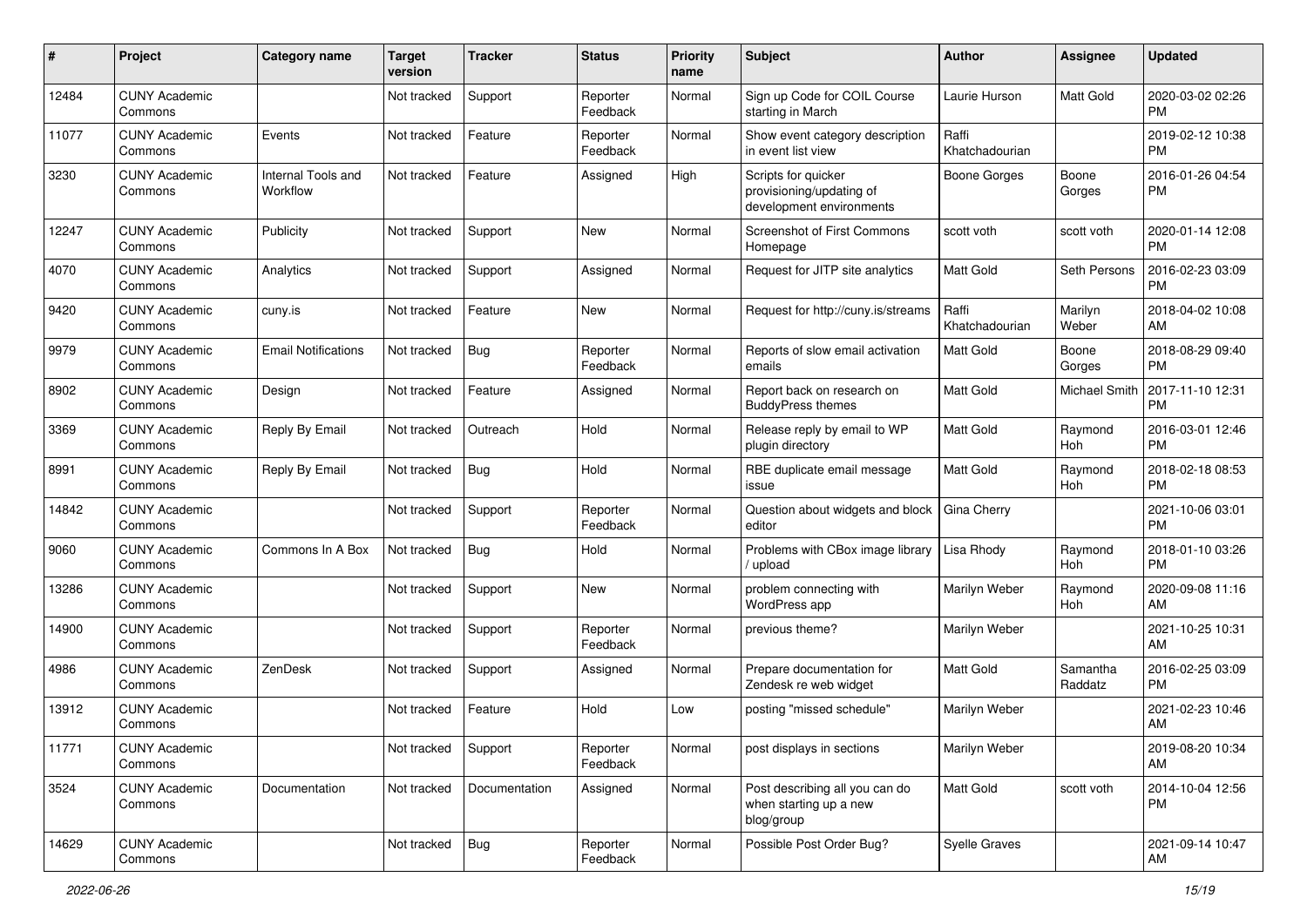| #     | Project                         | <b>Category name</b> | <b>Target</b><br>version | <b>Tracker</b> | <b>Status</b>        | <b>Priority</b><br>name | <b>Subject</b>                                                                                                                               | <b>Author</b>          | <b>Assignee</b>       | <b>Updated</b>                |
|-------|---------------------------------|----------------------|--------------------------|----------------|----------------------|-------------------------|----------------------------------------------------------------------------------------------------------------------------------------------|------------------------|-----------------------|-------------------------------|
| 2612  | <b>CUNY Academic</b><br>Commons |                      | Not tracked              | Publicity      | Assigned             | Normal                  | Pinterest site for the Commons                                                                                                               | local admin            | Sarah<br>Morgano      | 2016-03-04 11:19<br>AM        |
| 8607  | <b>CUNY Academic</b><br>Commons |                      | Not tracked              | Support        | <b>New</b>           | Normal                  | Paypal?                                                                                                                                      | Marilyn Weber          | Matt Gold             | 2018-05-15 01:37<br><b>PM</b> |
| 14074 | <b>CUNY Academic</b><br>Commons | WordPress (misc)     | Not tracked              | Support        | Reporter<br>Feedback | Normal                  | page password protection<br>problem                                                                                                          | Marilyn Weber          |                       | 2021-03-02 11:03<br>AM        |
| 8976  | <b>CUNY Academic</b><br>Commons | Reply By Email       | Not tracked              | Feature        | Assigned             | Normal                  | Package RBE new topics<br>posting?                                                                                                           | Matt Gold              | Raymond<br><b>Hoh</b> | 2017-12-04 02:34<br><b>PM</b> |
| 14475 | <b>CUNY Academic</b><br>Commons |                      | Not tracked              | Publicity      | <b>New</b>           | Normal                  | <b>OER Showcase Page</b>                                                                                                                     | Laurie Hurson          | Laurie Hurson         | 2021-09-14 10:46<br>AM        |
| 5317  | <b>CUNY Academic</b><br>Commons | <b>Group Blogs</b>   | Not tracked              | <b>Bug</b>     | Reporter<br>Feedback | Normal                  | Notifications of New Post Didn't<br>Come                                                                                                     | Luke Waltzer           | Samantha<br>Raddatz   | 2016-03-21 10:41<br><b>PM</b> |
| 12004 | <b>CUNY Academic</b><br>Commons |                      | Not tracked              | Support        | Reporter<br>Feedback | Normal                  | Notifications for spam blog<br>comments                                                                                                      | Gina Cherry            | Raymond<br>Hoh        | 2019-11-01 12:05<br><b>PM</b> |
| 12436 | <b>CUNY Academic</b><br>Commons |                      | Not tracked              | <b>Bug</b>     | Assigned             | Normal                  | Nightly system downtime                                                                                                                      | Boone Gorges           |                       | 2020-08-01 09:30<br>AM        |
| 10262 | <b>CUNY Academic</b><br>Commons |                      | Not tracked              | <b>Bug</b>     | Reporter<br>Feedback | Normal                  | Newsletter Plugin: Broken Image<br>at Bottom of All Newsletters                                                                              | Mark Webb              | Raymond<br>Hoh        | 2018-08-30 05:17<br><b>PM</b> |
| 10678 | <b>CUNY Academic</b><br>Commons |                      | Not tracked              | <b>Bug</b>     | Reporter<br>Feedback | High                    | Newsletter Plugin Not Sending<br><b>Out Newsletters</b>                                                                                      | Mark Webb              | Boone<br>Gorges       | 2019-09-16 09:38<br><b>PM</b> |
| 4972  | <b>CUNY Academic</b><br>Commons | Analytics            | Not tracked              | <b>Bug</b>     | <b>New</b>           | Normal                  | <b>Newsletter Analytics</b>                                                                                                                  | Stephen Real           | Matt Gold             | 2015-12-09 12:54<br><b>PM</b> |
| 11883 | <b>CUNY Academic</b><br>Commons | Help/Codex           | Not tracked              | Support        | <b>New</b>           | Normal                  | Need Embedding Help Page<br>Update (Tableau)                                                                                                 | Anthony Wheeler        | scott voth            | 2019-09-24 08:49<br>AM        |
| 10839 | <b>CUNY Academic</b><br>Commons | About page           | Not tracked              | Support        | <b>New</b>           | Normal                  | <b>Mission Statement Needs</b><br>Revision                                                                                                   | scott voth             | Matt Gold             | 2018-12-26 10:58<br>AM        |
| 10794 | <b>CUNY Academic</b><br>Commons | Performance          | Not tracked              | Bug            | <b>New</b>           | Normal                  | Memcached connection<br>occasionally breaks                                                                                                  | Boone Gorges           | Boone<br>Gorges       | 2018-12-06 03:30<br><b>PM</b> |
| 6995  | <b>CUNY Academic</b><br>Commons | Home Page            | Not tracked              | Bug            | Assigned             | Normal                  | member filter on homepage not<br>working                                                                                                     | Matt Gold              | Raymond<br>Hoh        | 2016-12-11 09:46<br><b>PM</b> |
| 5679  | <b>CUNY Academic</b><br>Commons | Analytics            | Not tracked              | Feature        | New                  | Normal                  | Logged In Users for GA                                                                                                                       | Valerie Townsend       | Valerie<br>Townsend   | 2016-06-11 09:49<br>AM        |
| 3565  | <b>CUNY Academic</b><br>Commons | My Commons           | Not tracked              | Documentation  | <b>New</b>           | Normal                  | Load Newest inconsistencies                                                                                                                  | Chris Stein            | scott voth            | 2015-11-09 01:16<br><b>PM</b> |
| 9908  | <b>CUNY Academic</b><br>Commons |                      | Not tracked              | Feature        | <b>New</b>           | Normal                  | Is it possible to send email<br>updates to users (or an email<br>address not on the list) for only a<br>single page AFTER being<br>prompted? | <b>Michael Shields</b> | scott voth            | 2018-06-11 01:34<br>PM        |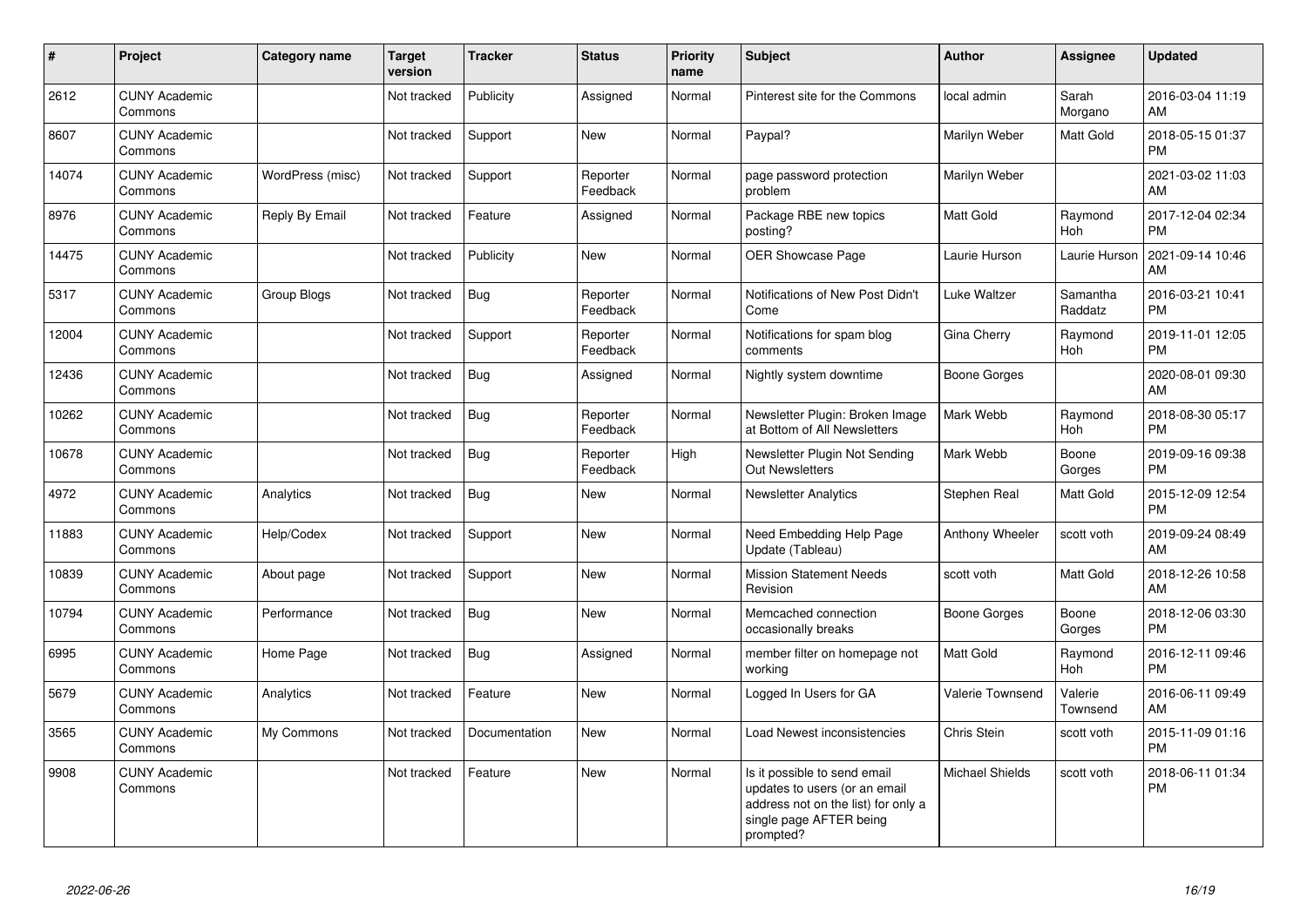| #     | Project                         | <b>Category name</b>     | <b>Target</b><br>version | <b>Tracker</b> | <b>Status</b>        | <b>Priority</b><br>name | <b>Subject</b>                                                               | Author         | <b>Assignee</b>       | <b>Updated</b>                |
|-------|---------------------------------|--------------------------|--------------------------|----------------|----------------------|-------------------------|------------------------------------------------------------------------------|----------------|-----------------------|-------------------------------|
| 11556 | <b>CUNY Academic</b><br>Commons | Courses                  | Not tracked              | Bug            | Reporter<br>Feedback | Normal                  | Instructor name given in course<br>listing                                   | Tom Harbison   |                       | 2019-06-25 04:12<br>РM        |
| 11879 | <b>CUNY Academic</b><br>Commons |                          | Not tracked              | <b>Bug</b>     | New                  | Normal                  | Hypothesis comments appearing<br>on multiple, different pdfs across<br>blogs | Laurie Hurson  | Laurie Hurson         | 2019-09-19 02:39<br><b>PM</b> |
| 15210 | <b>CUNY Academic</b><br>Commons | Analytics                | Not tracked              | Design/UX      | New                  | Normal                  | Google Analytics improvements                                                | Colin McDonald | Boone<br>Gorges       | 2022-05-24 10:47<br>AM        |
| 4235  | <b>CUNY Academic</b><br>Commons |                          | Not tracked              | Design/UX      | Assigned             | Normal                  | Explore user experience around<br>comments on forum topics vs<br>docs        | Matt Gold      | Samantha<br>Raddatz   | 2015-07-21 10:23<br>AM        |
| 6298  | <b>CUNY Academic</b><br>Commons | User Experience          | Not tracked              | Design/UX      | Assigned             | Normal                  | Examine data from survey                                                     | Matt Gold      | Margaret<br>Galvan    | 2016-10-14 12:16<br>РM        |
| 14398 | <b>CUNY Academic</b><br>Commons |                          | Not tracked              | Support        | Reporter<br>Feedback | Normal                  | Events plug-in notification<br>problem                                       | Marilyn Weber  |                       | 2021-05-11 11:21<br>AM        |
| 11120 | <b>CUNY Academic</b><br>Commons | <b>WordPress Plugins</b> | Not tracked              | Bug            | Reporter<br>Feedback | Normal                  | Events Manager Events Not<br>Showing Up                                      | Mark Webb      |                       | 2019-02-27 04:10<br><b>PM</b> |
| 12382 | <b>CUNY Academic</b><br>Commons | Membership               | Not tracked              | Support        | New                  | Normal                  | Email request change                                                         | Marilyn Weber  | Marilyn<br>Weber      | 2020-02-06 12:56<br><b>PM</b> |
| 9015  | <b>CUNY Academic</b><br>Commons | Groups (misc)            | Not tracked              | Outreach       | Assigned             | Normal                  | Email group admins the email<br>addresses of their groups                    | Matt Gold      | Matt Gold             | 2018-01-02 09:54<br>AM        |
| 12198 | <b>CUNY Academic</b><br>Commons |                          | Not tracked              | Bug            | Reporter<br>Feedback | Normal                  | Duplicate listing in My Sites                                                | Tom Harbison   |                       | 2019-12-09 05:50<br><b>PM</b> |
| 7928  | <b>CUNY Academic</b><br>Commons | Group Forums             | Not tracked              | <b>Bug</b>     | New                  | Normal                  | Duplicate Forum post                                                         | Luke Waltzer   | Raymond<br>Hoh        | 2017-04-11 09:27<br><b>PM</b> |
| 11493 | <b>CUNY Academic</b><br>Commons | Domain Mapping           | Not tracked              | Support        | Reporter<br>Feedback | Normal                  | Domain Mapping Request - Talia<br>Schaffer                                   | scott voth     | Matt Gold             | 2019-08-06 08:39<br>AM        |
| 11386 | <b>CUNY Academic</b><br>Commons | WordPress - Media        | Not tracked              | Support        | Reporter<br>Feedback | Normal                  | disappearing images                                                          | scott voth     | Boone<br>Gorges       | 2019-05-14 10:32<br>AM        |
| 11509 | <b>CUNY Academic</b><br>Commons |                          | Not tracked              | Support        | Reporter<br>Feedback | Normal                  | deleted Page causing a Menu<br>problem?                                      | Marilyn Weber  |                       | 2019-06-04 09:54<br>AM        |
| 13430 | <b>CUNY Academic</b><br>Commons | Reply By Email           | Not tracked              | <b>Bug</b>     | New                  | Normal                  | Delay in RBE                                                                 | Luke Waltzer   | Raymond<br><b>Hoh</b> | 2020-10-13 11:16<br>AM        |
| 6665  | <b>CUNY Academic</b><br>Commons |                          | Not tracked              | Publicity      | New                  | Normal                  | Dead Link in 1.10 announcement<br>post                                       | Paige Dupont   | Stephen Real          | 2016-12-01 03:11<br>PM        |
| 13328 | <b>CUNY Academic</b><br>Commons | Group Forums             | Not tracked              | Bug            | Reporter<br>Feedback | Normal                  | cross-posting in two related<br>groups                                       | Marilyn Weber  | Raymond<br>Hoh        | 2020-09-15 10:39<br>PM        |
| 8440  | <b>CUNY Academic</b><br>Commons | Onboarding               | Not tracked              | <b>Bug</b>     | New                  | Normal                  | Create Test Email Accounts for<br><b>Onboarding Project</b>                  | Stephen Real   | Stephen Real          | 2017-08-01 09:49<br><b>PM</b> |
| 8666  | <b>CUNY Academic</b><br>Commons | Teaching                 | Not tracked              | Documentation  | Assigned             | Normal                  | Create Teaching on the<br>Commons Resource Page                              | Matt Gold      | Laurie Hurson         | 2019-09-23 03:16<br>PM        |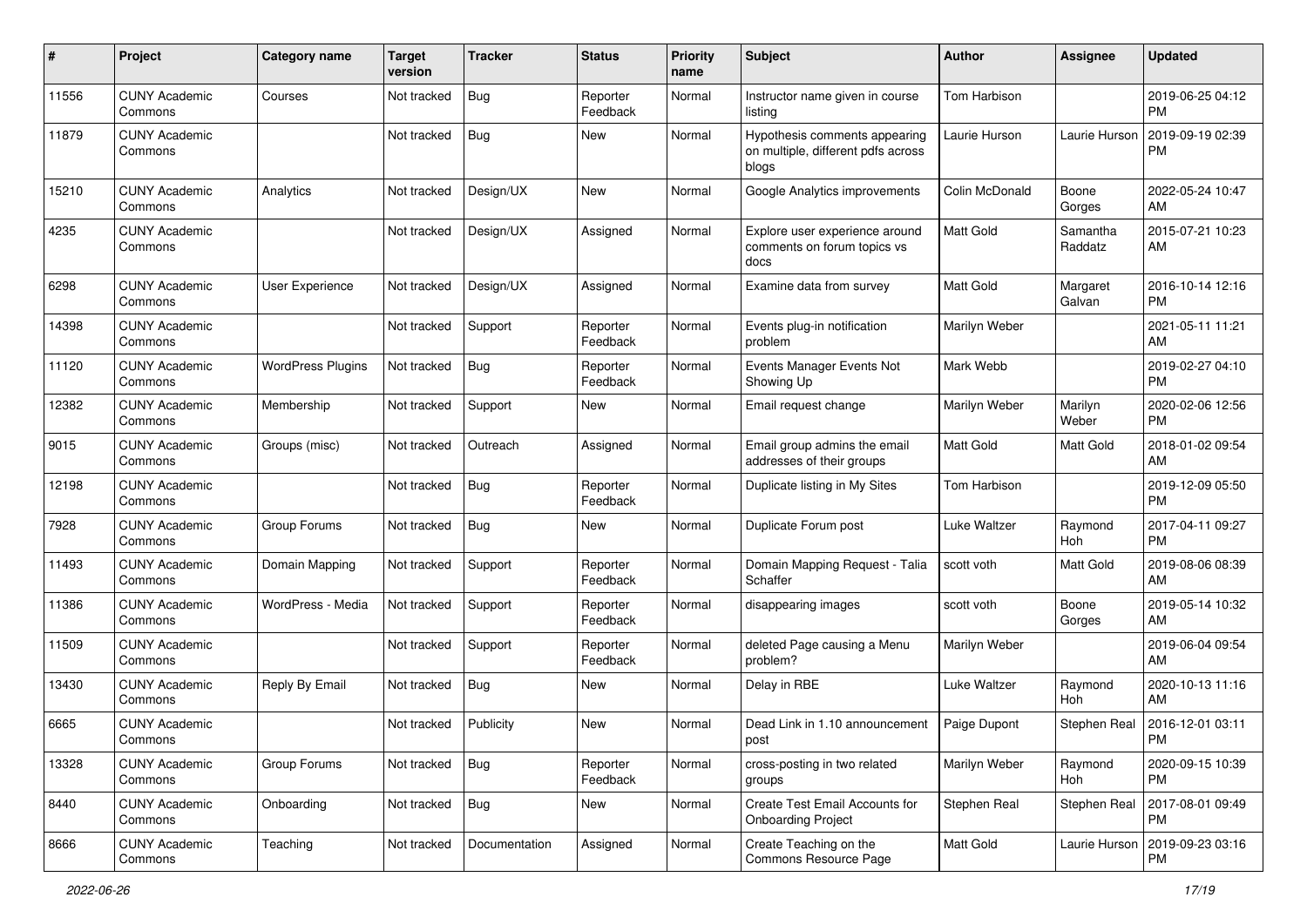| #     | Project                         | <b>Category name</b>     | Target<br>version | <b>Tracker</b> | <b>Status</b>        | <b>Priority</b><br>name | <b>Subject</b>                                                                        | <b>Author</b>         | Assignee         | <b>Updated</b>                |
|-------|---------------------------------|--------------------------|-------------------|----------------|----------------------|-------------------------|---------------------------------------------------------------------------------------|-----------------------|------------------|-------------------------------|
| 3615  | <b>CUNY Academic</b><br>Commons | Redmine                  | Not tracked       | Feature        | New                  | Low                     | Create Redmine issues via email                                                       | Dominic Giglio        | Boone<br>Gorges  | 2017-11-16 11:36<br>AM        |
| 636   | <b>CUNY Academic</b><br>Commons | WordPress (misc)         | Not tracked       | Support        | Assigned             | Normal                  | Create Lynda.com-like Table of<br>Contents for Prospective Tutorial<br>Screencasts    | Matt Gold             | scott voth       | 2016-02-23 03:12<br><b>PM</b> |
| 6115  | <b>CUNY Academic</b><br>Commons | Publicity                | Not tracked       | Feature        | Assigned             | Normal                  | create digital signage for GC                                                         | Matt Gold             | scott voth       | 2016-10-11 10:09<br><b>PM</b> |
| 3657  | <b>CUNY Academic</b><br>Commons | WordPress (misc)         | Not tracked       | Feature        | New                  | Normal                  | Create alert for GC email<br>addresses                                                | Matt Gold             | Matt Gold        | 2016-04-14 11:29<br><b>PM</b> |
| 9643  | <b>CUNY Academic</b><br>Commons | Publicity                | Not tracked       | Feature        | <b>New</b>           | Normal                  | Create a page on the Commons<br>for logos etc.                                        | Stephen Real          | Stephen Real     | 2018-04-24 10:53<br>AM        |
| 8837  | <b>CUNY Academic</b><br>Commons |                          | Not tracked       | Feature        | Assigned             | Normal                  | Create a form to request info from<br>people requesting premium<br>themes and plugins | <b>Matt Gold</b>      | Marilyn<br>Weber | 2017-11-14 03:35<br><b>PM</b> |
| 13949 | <b>CUNY Academic</b><br>Commons |                          | Not tracked       | Bug            | New                  | Normal                  | Continued debugging of runaway<br>MySQL connections                                   | <b>Matt Gold</b>      | Boone<br>Gorges  | 2021-09-14 10:42<br>AM        |
| 14394 | <b>CUNY Academic</b><br>Commons |                          | Not tracked       | Feature        | New                  | Normal                  | Commons News Site - redesign                                                          | scott voth            | scott voth       | 2021-09-14 10:46<br>AM        |
| 11149 | <b>CUNY Academic</b><br>Commons |                          | Not tracked       | Support        | Reporter<br>Feedback | Normal                  | comments getting blocked                                                              | Marilyn Weber         | Raymond<br>Hoh   | 2019-03-26 11:40<br>AM        |
| 11519 | <b>CUNY Academic</b><br>Commons |                          | Not tracked       | Support        | Assigned             | Normal                  | comment option not appearing                                                          | Marilyn Weber         |                  | 2019-09-24 10:28<br>AM        |
| 10982 | <b>CUNY Academic</b><br>Commons | Domain Mapping           | Not tracked       | Support        | Reporter<br>Feedback | Normal                  | <b>CNAME</b> question                                                                 | scott voth            |                  | 2019-01-22 04:29<br><b>PM</b> |
| 11449 | <b>CUNY Academic</b><br>Commons | WordPress - Media        | Not tracked       | Support        | Reporter<br>Feedback | Normal                  | Cloning Media Library for JITP<br>from Staging to Production Site                     | <b>Patrick DeDauw</b> | Boone<br>Gorges  | 2019-05-13 12:00<br><b>PM</b> |
| 9346  | <b>CUNY Academic</b><br>Commons | WordPress (misc)         | Not tracked       | Bug            | New                  | Normal                  | Clone cetls.bmcc.cuny.edu for<br>development                                          | Owen Roberts          | Raymond<br>Hoh   | 2018-03-06 05:35<br><b>PM</b> |
| 14994 | <b>CUNY Academic</b><br>Commons | cdev.gc.cuny.edu         | Not tracked       | Support        | In Progress          | Normal                  | Clear Cache on CDEV                                                                   | scott voth            | Raymond<br>Hoh   | 2021-12-07 03:51<br><b>PM</b> |
| 10657 | <b>CUNY Academic</b><br>Commons |                          | Not tracked       | Support        | Reporter<br>Feedback | Normal                  | child theme problems                                                                  | Marilyn Weber         |                  | 2018-11-08 01:19<br><b>PM</b> |
| 11624 | <b>CUNY Academic</b><br>Commons | WordPress (misc)         | Not tracked       | Support        | New                  | Normal                  | Change pages into posts or swap<br>database for a Commons site?                       | Stephen Klein         | Raymond<br>Hoh   | 2019-07-09 11:04<br>AM        |
| 13975 | <b>CUNY Academic</b><br>Commons | Social Paper             | Not tracked       | Support        | Reporter<br>Feedback | Normal                  | can't approve comments on<br>Social Paper paper                                       | Marilyn Weber         |                  | 2021-02-12 09:33<br>AM        |
| 11415 | <b>CUNY Academic</b><br>Commons | <b>WordPress Plugins</b> | Not tracked       | Bug            | Reporter<br>Feedback | Normal                  | Blog Subscriptions in Jetpack                                                         | Laurie Hurson         |                  | 2019-05-14 10:34<br>AM        |
| 12911 | <b>CUNY Academic</b><br>Commons |                          | Not tracked       | Feature        | New                  | Normal                  | Block access to xmlrpc.php based   Boone Gorges<br>on User-Agent                      |                       | Boone<br>Gorges  | 2020-06-09 05:12<br>PM        |